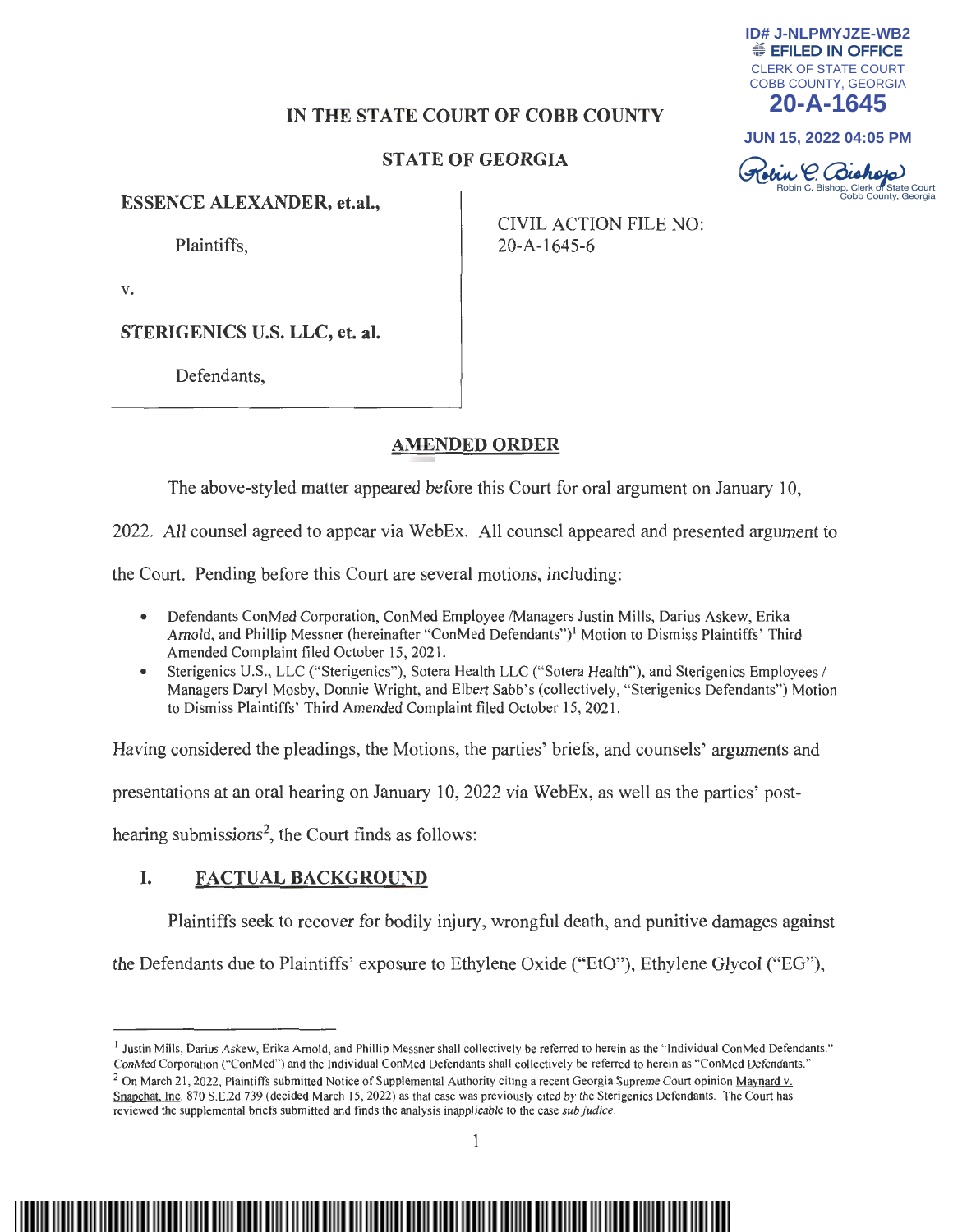and Ethylene Chlorohydrin ("EC"). Plaintiffs allege this exposure occurred due to the offgassing of these chemicals from cardboard packages and pallets of sterilized medical products that were wrapped in plastic and sent from Defendants Sotera Health/Sterigenics's facility in Cobb County to the facility where Plaintiffs worked at ConMed Corporation.

ConMed is a manufacturer and distributor of medical equipment. (3rd Am. Compl.  $\P$  45.) ConMed operates a facility in Lithia Springs, Georgia, that distributes medical equipment. (Id.) The Individual ConMed Defendants are or were employees of ConMed. (3rd Am. Compl. 11 52, 59, 66, 73.) ConMed contracts with third parties, including Sterigenics U.S., LLC, to sterilize certain of its medical devices using Ethylene Oxide (EtO).

Plaintiffs filed suit against Defendants on May 19, 2020. According to the Third Amended Complaint, Plaintiffs allege that "[t]he safe process of EtO sterilization requires an appropriate amount of Ethylene Oxide for the particular device and its container, and a series of steps to aerate, remove poison from, and or disperse the poison from items being sterilized so that EtO off-gasses and the residual EtO remaining within devices and their packaging reaches acceptable limits." (Id. at  $\P{116}$ .) Plaintiffs allege that the Sterigenics Defendants failed to ensure the packages and pallets delivered to Plaintiffs at the ConMed facility were safe and did not warn nor did they label the packages, pallets, or truckloads and this caused injury and harm to Plaintiffs. (Id. at  $\P$ 119-133.) Plaintiffs further allege that, after Plaintiffs were injured, the ConMed Defendants misrepresented the degree of Plaintiffs' exposure to EtO and fraudulently misled Plaintiffs, their healthcare providers, insurer personnel, third parties, the public, and OSHA employees regarding the severity of such exposure. Plaintiffs have asserted multiple claims against the Sotera Health/Sterigenics Defendants, including:

1. Negligence:  $\sqrt{\ }$  331-337;

2. Negligence Per Se: ¶¶ 338-341;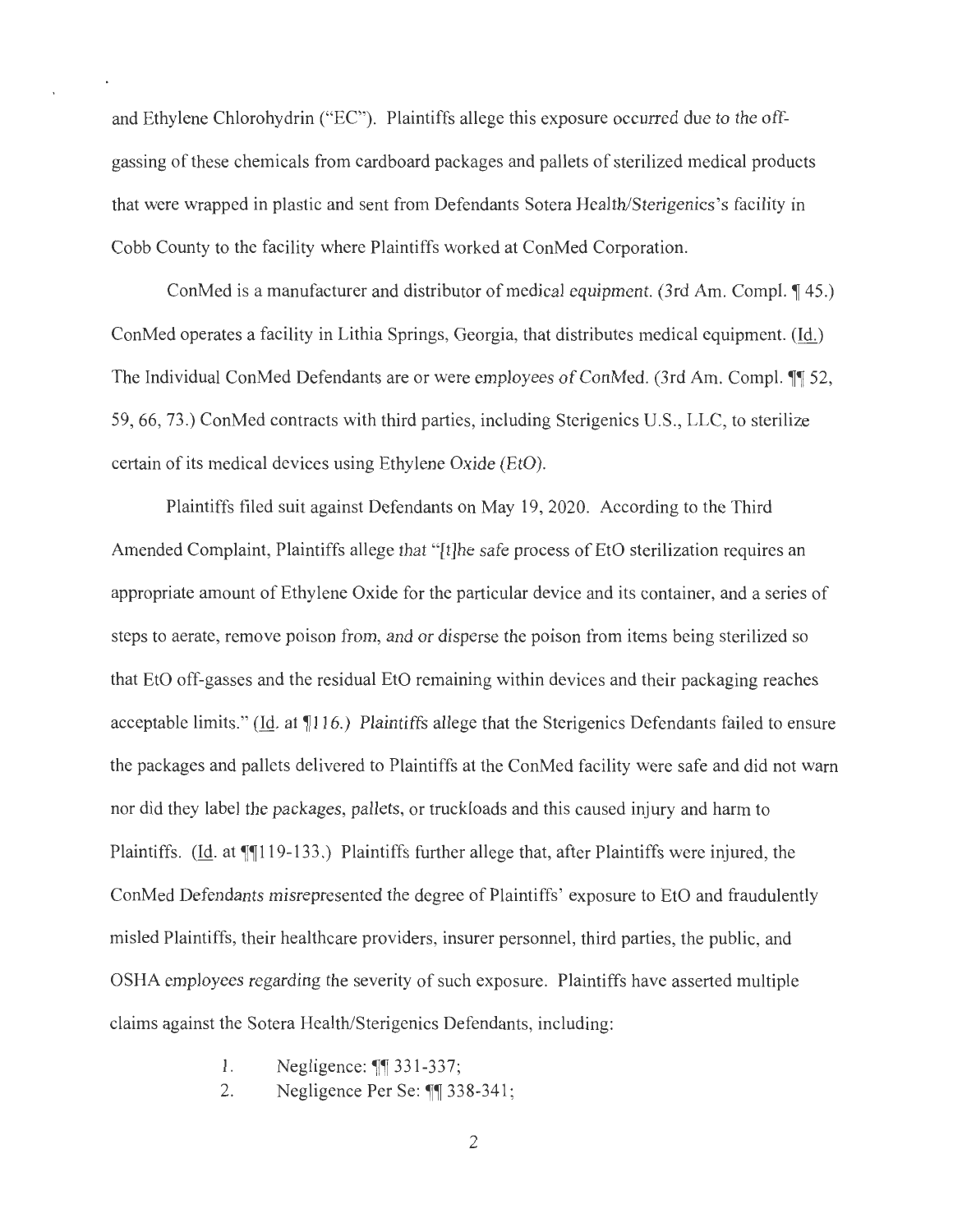- 3. Strict / Ultrahazardous: ¶1 342-348;
- 4. Strict I Packaging Defect, Negligence: **11** 349-356;
- 5. Strict / Failure to Warn, Negligence:  $\P$  357-364;
- 6. Aiding and Abetting Tortious Conduct:  $\P$  365-370;
- 7. Common Law Fraud, Fraudulent Inducement, Fraudulent Misrepresentation: **11** 371-375;
- 8. Constructive Fraud, OCGA Violations and Commodities Fraud: **11** 376- 378;
- 9. Fraudulent Concealment and or Negligent / Intentional Misrepresentation: 11379-384;
- 10. Res Ipsa Loquitor Negligence: ¶ 385-388;
- 11. Civil Battery: ¶ 389-395;
- 12 Intentional Infliction of Emotional Distress: 11 396-397;
- 13. Negligent Hiring, Retention, Training, and Supervision: 11 398-403;
- 14. Vicarious Liability, Actual, Apparent, Ostensible Agency, and Civil Conspiracy: **11** 404-413;
- 15. Wrongful Death: **114-418**;
- 16. Punitive Damages:  $\P\P$  419-423;
- 26. Fraud Against ConMed Defendants and Sterigenics Defendants: **11** 477- 484.

At oral argument on January 10, 2022, Plaintiffs' counsel informed the Court that

Plaintiffs withdrew their claims for Strict Ultra Hazardous Liability against the Sotera

Health/Sterigenics Employee/Managers.<sup>3</sup> Plaintiffs' counsel also acknowledged that Civil

Conspiracy is not separate count, as Georgia law does not recognize an independent tort of Civil

Conspiracy. Therefore, any such claims are dismissed with prejudice.

Plaintiffs also asserted multiple claims against the ConMed Defendants, including:

- 17. Aiding and Abetting Tortious Conduct:  $\P\P$  430-435;
- 18. Common Law Fraud, Fraudulent Inducement, Fraudulent Misrepresentation: **11** 436-439;
- 19. Constructive Fraud, OCGA, and Commodity Fraud Violations: **11** 440- 444;
- 20. Fraudulent Concealment and or Negligent / Intentional Misrepresentation: **11445-454;**

<sup>&</sup>lt;sup>3</sup> To the extent that Plaintiffs continue to assert a Ultrahazardous Strict Liability claim against Defendant Sterigenics U.S., this Court hereby dismisses said Count III for the reasons in this Court's ruling in *Kurt, et al. v. Sterigenics U.S.* LLC, *et al.* Case No. 20-A-3432 (Ga. State July 15, 2021) (dismissing standalone ultrahazardous/strict liability claim on the ground that " [t]here is no Georgia authority creating a common law strict liability claim").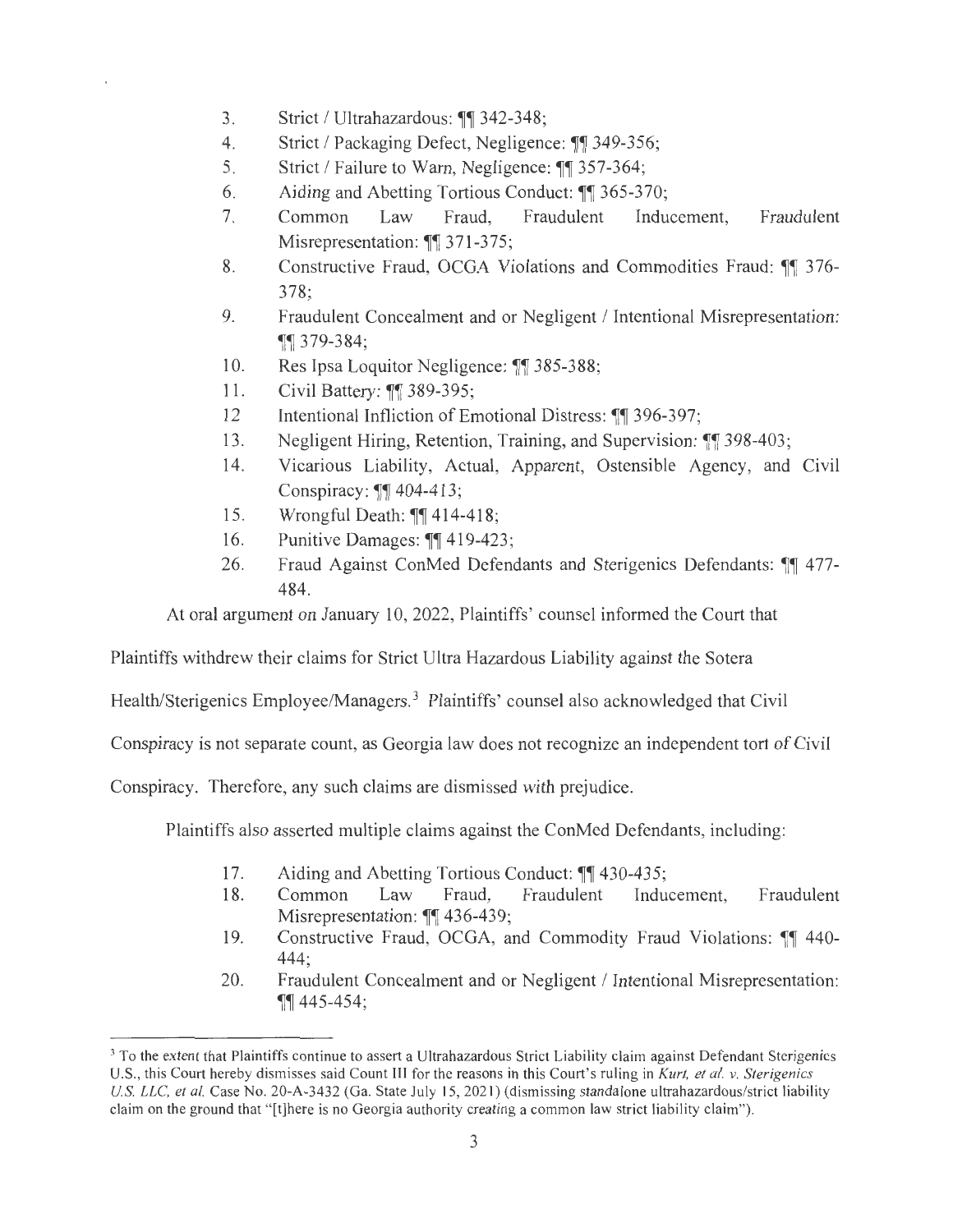- 21 Intentional Infliction of Emotional Distress:  $\left\| \right\|$  455-457;<br>22. Punitive Damages:  $\left\| \right\|$  458-462;
- Punitive Damages: ¶¶ 458-462;
- 23 . Ira Montgomery 's Claims for Intentional Infliction of Emotional Distress:  $\P\P$ 463-465;
- 24. Ira Montgomery's Claim for Fraudulent False Swearing:  $\mathbb{I}$  466-469;
- 25. Ira Montgomery's Claim for Defamation of Character: [1] 470-475;
- 26. Fraud Against ConMed Defendants and Sterigenics <sup>11</sup> 477-484.

At oral argument on January 10, 2022, Plaintiffs' counsel informed the Court that Plaintiffs withdraw their claims for Intentional Infliction of Emotional Distress brought by Ira Montgomery against the ConMed Defendants. Thus, the remaining Counts of the Third Amended Complaint will be addressed independently below.

#### **II. MOTION TO DISMISS STANDARD**

Both the Sterigenics Defendants and the ConMed Defendants have argued certain claims and parties should be dismissed for failure to state a claim. Pursuant to O.C.G.A. §9-11-12  $(b)(6)$ , a motion to dismiss for failure to state a claim is appropriate when the plaintiff's allegations of the complaint disclose with certainty that the plaintiff would not be entitled to relief under any state of provable facts asserted in support thereof and the movant establishes that the plaintiff could not possibly introduce evidence within the framework of the complaint sufficient to warrant a grant of the relief sought. In deciding such a motion, any doubts regarding the complaint must be construed in favor of the plaintiff/non-movant. Collins v. Athens Orthopedic Clinic, P.A. 307 Ga. 555, 837 S.E.2d 310 (2019).

Additionally, the ConMed Defendants allege dismissal is appropriate as Plaintiffs claims are barred under the exclusive remedy provisions of the Georgia Workers' Compensation Act pursuant to O.C.G.A. §9-11-12(b)(1). "A motion pursuant to O.C.G.A. § 9-11-12(b)(1) asserts the defense of lack of jurisdiction over the subject matter." Douglas Cty. v. Hamilton State Bank, 340 Ga. App. 801 , 801 (2017). When a defendant challenges a plaintiff's standing by bringing a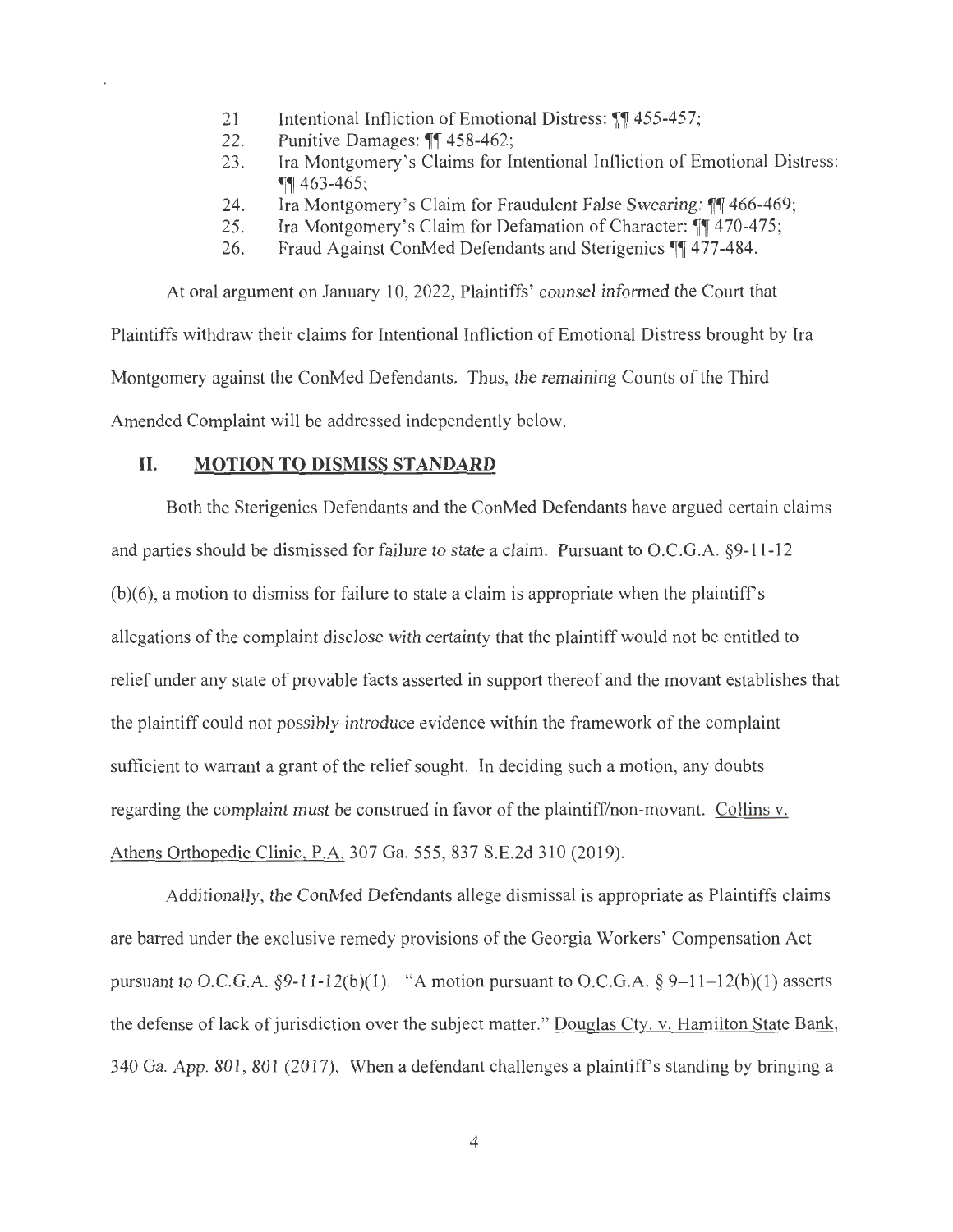$12(b)(1)$  motion, the plaintiff bears the burden to establish that jurisdiction exists." Id. This type of motion "can allege either a facial challenge, in which the court accepts as true the allegations on the face of the complaint or a factual challenge, which requires consideration of evidence beyond the face of the complaint." Id. The Court may consider exhibits attached to the Answer as well as matters outside the pleadings. *See* Savannah Hosp. Servs., LLC v. Scriven, 350 Ga. App. 195, 199 n.4 (2019) ("I]n considering whether the trial court had jurisdiction, neither the trial court nor this Court is limited to the facts as set forth in the pleadings."). " [A] motion contesting the court's jurisdiction to consider the subject matter is not converted to a motion for summary judgment by the trial court's consideration of matters outside the pleadings." Id. ConMed Defendants have asserted a factual challenge to the Court's subject matter jurisdiction which requires this Court's consideration of evidence beyond the Third Amended Complaint, including the admissions made in Plaintiffs' workers' compensation filings.

As the ConMed Defendants have argued, this is not a class action lawsuit. Each of the 53 Plaintiffs have brought their ConMed-specific claims against not just ConMed, but also each of the Individual ConMed Defendants in their individual capacities. To avoid dismissal, each of the 53 Plaintiffs must be able to point to allegations in the Third Amended Complaint sufficient to support each of their claims. And each Plaintiff must do so with respect to each ConMed Defendant, including each of the Individual ConMed Defendants. *See, e.g.,* Hill v. Bd. Of Regents of the Univ. Sys. Of Georgia, 351 Ga. App. 455, 465 (2019) (affirming dismissal against entities against which plaintiff made no specific allegations and rejecting request to by plaintiff to replead "because she has not shown that any cause of action exists ... despite having had three chances to plead them. ").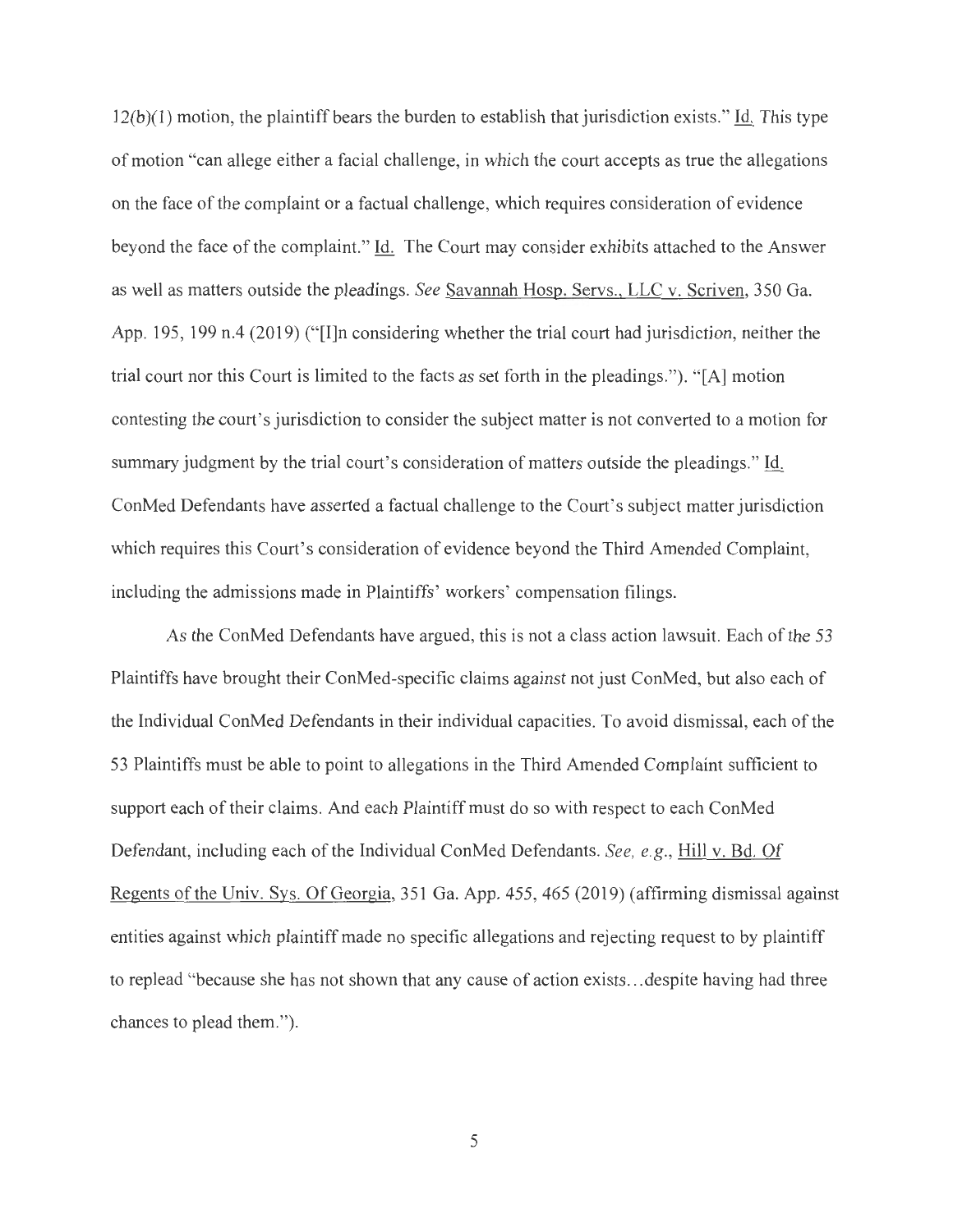# **The ConMed Defendants' Motion to Dismiss**

The ConMed Defendants move this Court to dismiss Plaintiffs' claims based on the exclusive remedy provision of Georgia's Worker's Compensation Act. Plaintiffs contend that the Act does not apply to intentionally fraudulent conduct as they have pied, *citing* Potts v. UAP-GA. AG. CHEM., Inc., 270 Ga. 14, 506 S.E.2d 101 (1998) The ConMed Defendants concede that they are not moving to dismiss the claims of eight (8) of the Plaintiffs on workers' compensation grounds, and, further, that a ninth plaintiff, Tameca Montgomery, did not work for ConMed, thus her claims are not subject to the exclusive-remedy provision.

The ConMed Defendants also move this Court to dismiss Plaintiffs' claims based on OCGA  $§9-11-9(b)$ , which states "In all averments of fraud or mistake, the circumstance constituting fraud or mistake shall be stated with particularity." Finally, the ConMed Defendants also move this Court to dismiss fifteen (15) of the Plaintiffs' claims on grounds that they are barred by the statute of limitations.

# **A) Plaintiffs' Allegations of Fraud and Workers' Compensation Application**

It is undisputed that fifty-one (51) of the Plaintiffs in this lawsuit filed workers' compensation claims against ConMed and its temporary staffing agencies alleging they were injured by exposure to EtO. (See Exhibits A and E to ConMed Defendants' Answer to Third Amended Complaint.) As shown in Plaintiffs' worker's compensation claims, those Plaintiffs represented they were allegedly injured by purported EtO exposure while working at ConMed. Specifically, these fillings state that their alleged EtO exposure injuries occurred "out of and in the course of [their] employment" and/or that they suffered an "occupational disease."<sup>4</sup> (See id.; Answer to 3rd Am. Complaint, Exhibits A, E.)

Under O.C.G.A. § 34-9-280(2), "Occupational disease" means, in part, those diseases which arise out of and in the course of the particular trade, occupation, process, or employment in which the employee is exposed to such disease.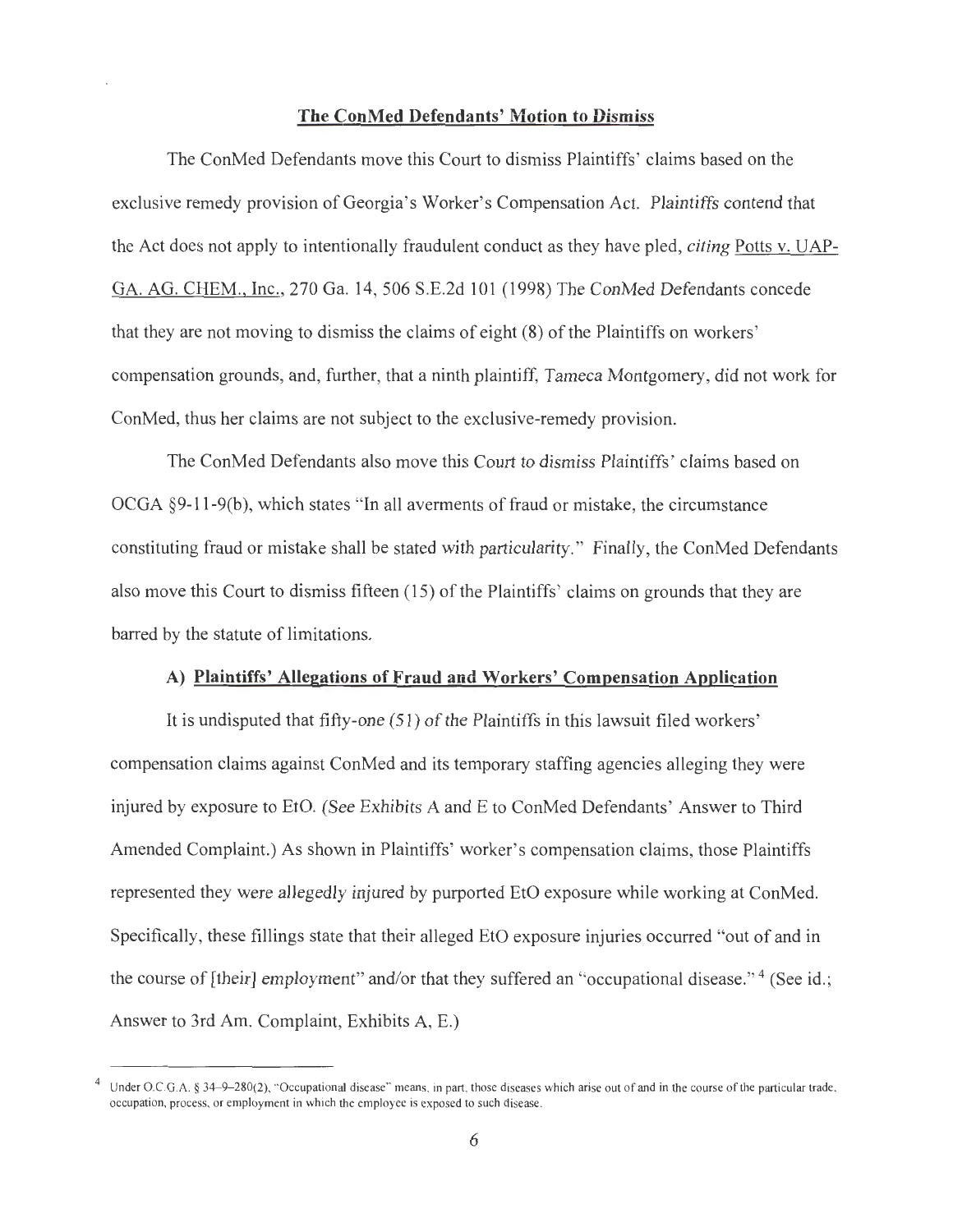Plaintiffs concede that they cannot seek to recover against the ConMed Defendants for a work-related injury caused by EtO exposure because of the exclusive remedy provision of the Workers' Compensation Act. *(See* Plaintiffs' Response in Opposition to Motion to Dismiss Third Amended Complaint, p. 21; O.C.G.A. §34-9-11). To avoid this preclusive effect, Plaintiffs allege that ConMed and its managers knowingly and with intent to deceive misstated and misrepresented the nature of Plaintiffs' exposures to EtO after the injuries had been sustained, not only to the Plaintiffs, but also to numerous health care providers, insurer personnel, third parties, the public, and regulators including OSHA.

Plaintiffs also claim that fraud occurred prior to Plaintiffs' exposure to EtO, when ConMed fraudulently induced Plaintiffs to accept and maintain employment with ConMed, and the fraud continued after Plaintiffs were exposed to and injured by EtO, EG, and EC. (See, id., 1190-462). Plaintiffs argue that as a direct result of ConMed's alleged fraud, both prior to their exposure and subsequent to their exposure, Plaintiffs' medical providers did not provide Plaintiffs with appropriate care which resulted in new or aggravated injuries beyond workplace exposure. For illustration purposes, the Third Amended Complaint attached a chart detailing the location where each Plaintiff went for treatment and the intentional misrepresentations that deprived each Plaintiffs of appropriate medical treatment. ConMed Defendants' briefing has categorized the Plaintiffs they are moving to dismiss<sup>5</sup> into four categories based on the allegations of fraud:

► **28 Failure to Notify Plaintiffs:** who do not allege that any ConMed Defendants made affirmative fraudulent statements to third parties regarding their exposure to EtO, but instead, claim they were not informed about the existence of EtO.<sup>6</sup>

<sup>&</sup>lt;sup>5</sup> ConMed did not move to dismiss Raypheal Davis, Kwamina Ewusie, Chad James, Michael McClusky, John Okrah, Kiara Wells, and Percy Zimmerman. ConMed moved to dismiss Torwanda Brown on statute of limitations grounds and moved to dismiss Tameca Montgomery based upon failure to state a claim.

<sup>&</sup>lt;sup>6</sup> The 28 Failure to Notify Plaintiffs are E. Attah, R. Boyd, I. Chandler, I. Dixon, S. Gaines, N. Jackson, P. Johnson, S. Johnson, J. Lark, M. Lee, L. Lozier, F. Martinez, C. McGhee, B. McMichen, I. Montgomery, D. Ntiamoah-Anim, J. Pharms, C. Pullman, L.C. Ricks, C. Royster, K. Rush, Q. Snelling, L. Stem, S. Swain, R. Veal, J. Williams, T. Williams, and L. Zanders-Bates. See Motion to Dismiss, pp. 22-23.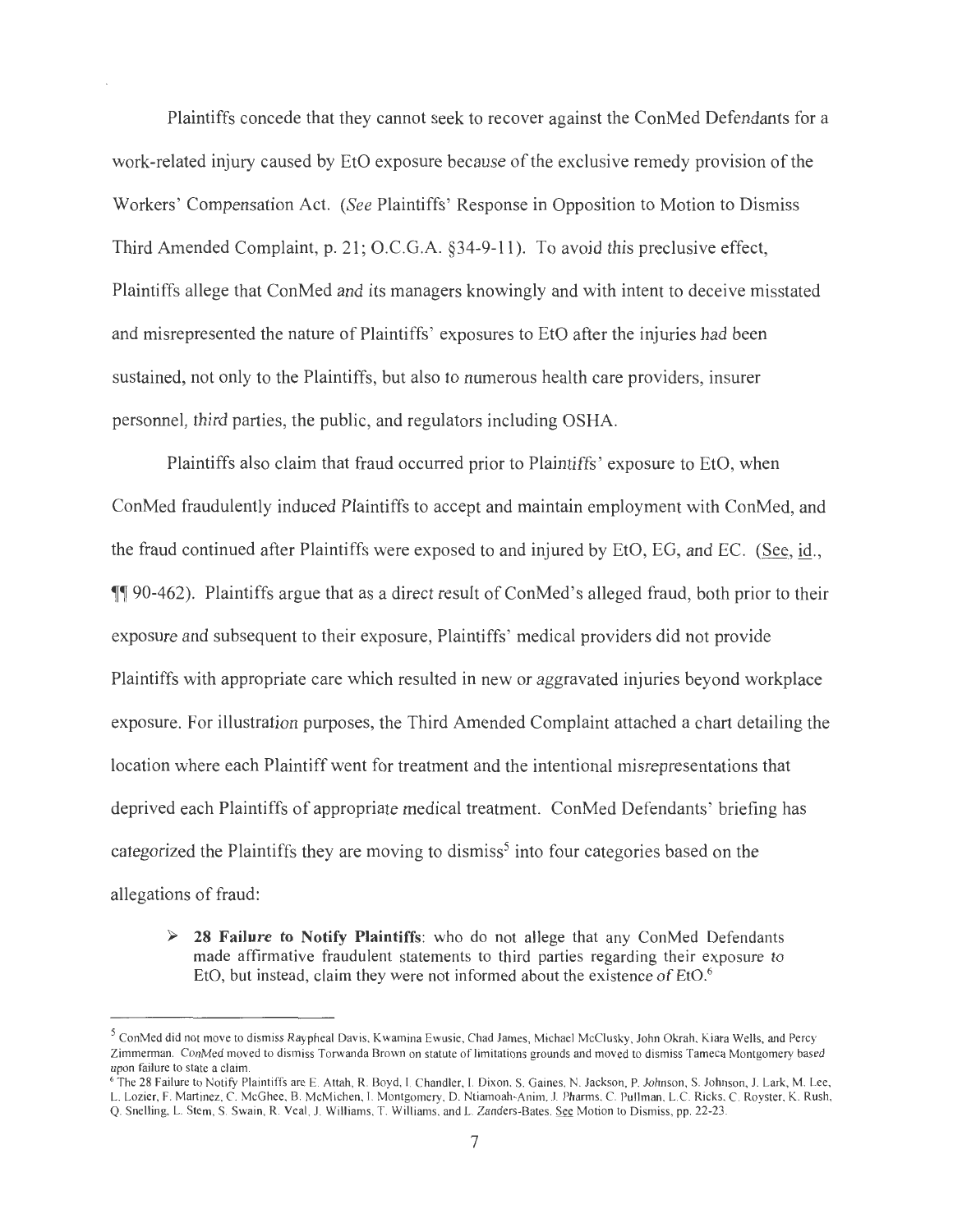- ► **4 Paramedic Plaintiffs:** who allege that ConMed Defendants failed to inform paramedics about these four Plaintiffs' EtO exposure at the ConMed facility, during work hours and while working at the facility.<sup>7</sup>
- ► **3 Skype Plaintiffs:** who allege that the ConMed Defendants made affirmative fraudulent statements during Skype meetings between these Plaintiffs and a medical provider, while the Plaintiffs were at the ConMed Facility and on the clock during work hours. 8
- ► **9 Unsubstantiated Assumption Plaintiffs:** who allege they had the " impression" that two ConMed managers (Defendants Justin Mills and Erika Arnold) made some sort of fraudulent statements to their medical providers.<sup>9</sup>

Plaintiffs have not challenged these categorizations or any specific Plaintiff's inclusion in any category in their initial briefing, at oral argument, or in their post-hearing briefing. Having reviewed the allegations in the Third Amended Complaint, the Court finds that these four categories provide a useful framework for analyzing Plaintiffs' claims and ConMed Defendants' Motion to Dismiss.

When an injury "arises out of and in the course of employment," the employee's exclusive remedy against the employer or the employee's co-workers is for workers' compensation benefits. O.C.G.A.  $\S$ 34-9-11(a), Rheem Mfg. Co. v. Butts, 292 Ga. App. 523, 524 (2008). If the willful act of a third person is directed against an employee for reasons personal to such employee, then there is not a covered injury and, consequently, no tort immunity. OCGA §§ 34-9-1(4), 34-9-11(a); Hennly v. Richardson, 264 Ga. 355, 356(1), 444 S.E.2d 317 (1994). Whether an injury is compensable or only a non-compensable occurrence due to "reasons personal to" the employee is dependent upon whether the injury arose out of and in the course of the employment. Id at 356. An injury arises 'in the course of employment when it occurs within the period of the employment, at a place where the employee may be in performance of his or her duties and while they are fulfilling or doing something incidental to those duties. Id. at 355.

<sup>7</sup>The 4 Paramedic Plaintiffs are E. Alexander, D. Nesbitt, D. Osbie, and T. Townsend . See Motion to Dismiss, pp. 24-25 .

<sup>8</sup>The 3 Skype Plaintiffs are Z. Alexander, W. Brooks, and A. Pittman. See Motion to Dismiss, pp. 25-26.

<sup>9</sup>The 9 Unsubstantiated Assumption Plaintiffs are L. Cappel! , S. Christian, G. Edwards, S. Gordon, M. Hutchins, J. Jenkins, P. Kimball , L. King and C. March. See Motion to Dismiss, pp. 26-27.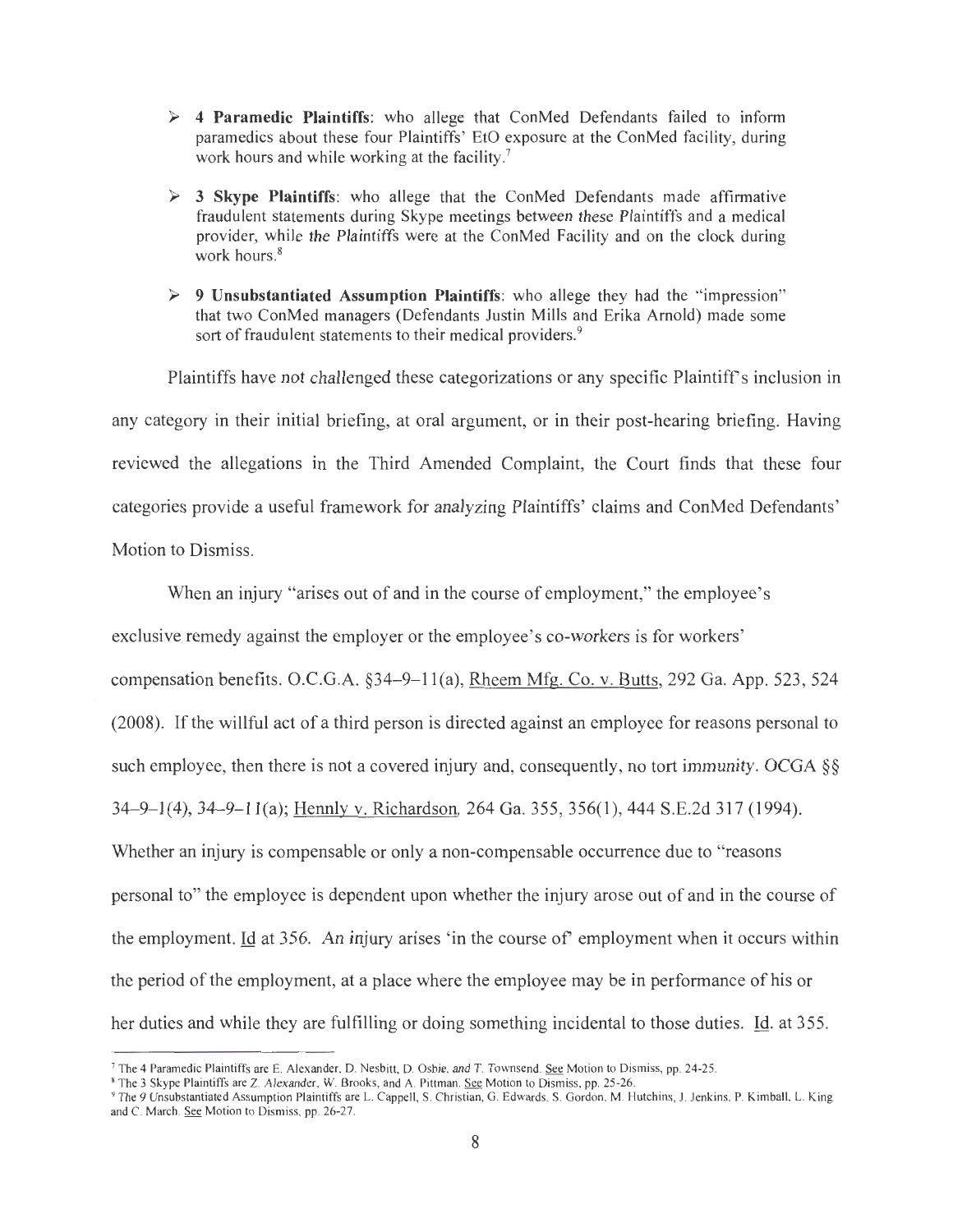An injury arises "out of' the employment when a reasonable person, after considering the circumstances of the employment, would perceive a causal connection between the conditions under which the employee must work and the resulting injury. Id.

As stated *infra,* Plaintiffs argue dismissal should not be granted based on the holding in the <u>Potts v. UAP-GA. AG. CHEM., Inc.</u> In <u>Potts</u>, an employee became ill after using cleaning chemicals for his employer.  $\underline{Id}$  at 14. During stays at two hospitals, the employee was treated for chemical poisoning and other possible conditions.  $\underline{Id}$ . One doctor, as part of the explanation for his decision to discontinue the employee's treatment for chemical poisoning, stated that the employer's branch manager had affirmatively represented to the doctor that that the employee "could not possibly have been exposed to any chemicals," which the branch manager knew to be untrue. Id. The survivors of the deceased employee brought claims against the employer and its branch manager for fraud and intentional infliction of emotional distress for their conduct after the work injury occurred but during his treatment. The lower court entered judgment for the employer and the branch manager based on the Act's Exclusive Remedy Provision. The Court of Appeals affirmed. Id. The Georgia Supreme Court granted *certiorari.* The certified question posed was:

[W]hether the intentional torts allegedly committed off the worksite and at a time when LeBlanc [the employee] was not engaged in any work activity can be considered to have arisen "out of and in the course of' his employment such that the exclusive remedy provision of O.C.G.A. § 34-9-11 applies. Id.

The Court held that the Exclusive Remedy Provision did not apply under these factual circumstances, where the employer made an affirmative fraudulent statement to a medical provider after employment ended resulting in a change to the worker's care and treatment. Id. at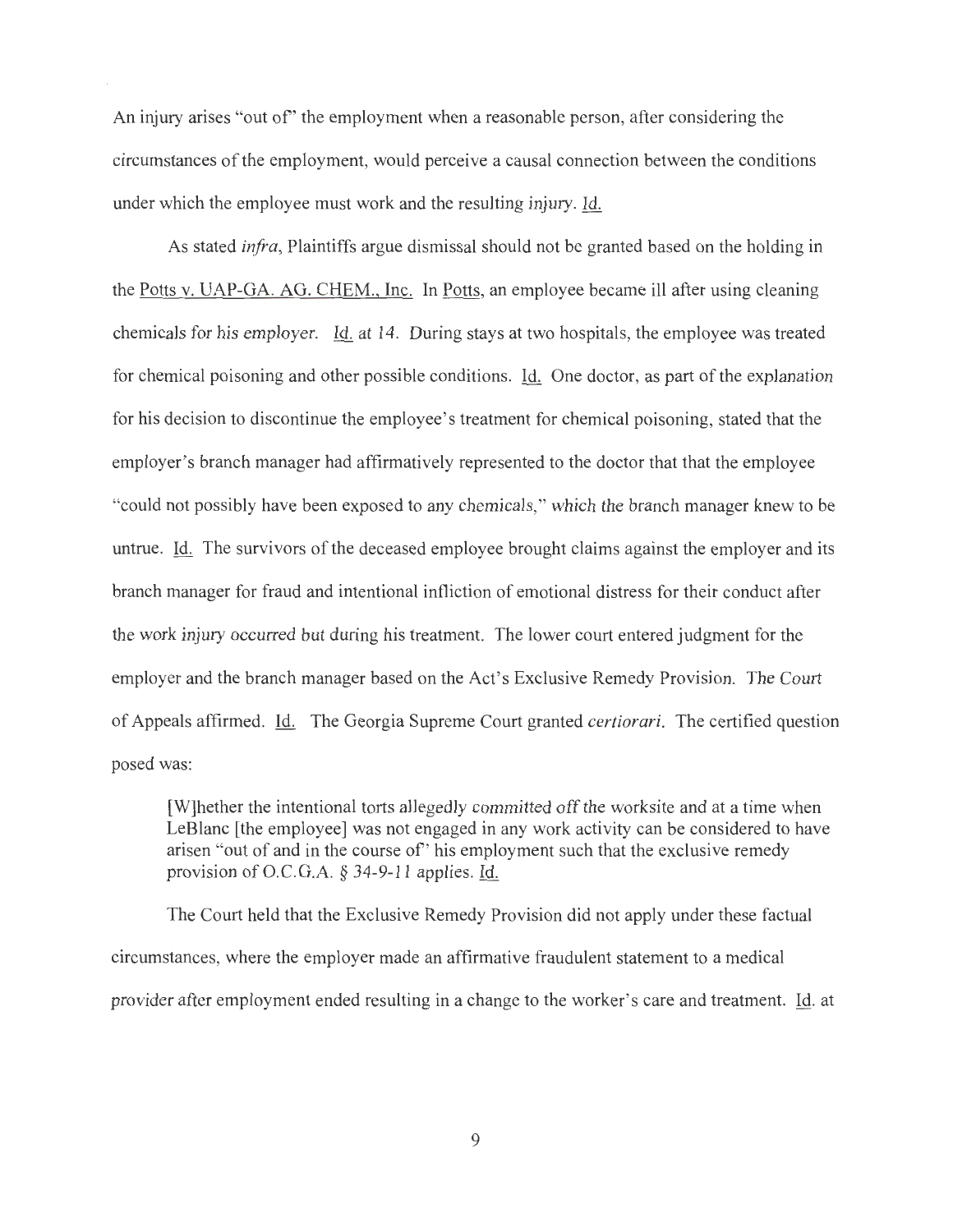15.<sup>10</sup> The Court held that the "Act provides an employee with no reasonable remedy for the employer's or co-employee's fraud or intentional infliction of emotional distress which does not arise 'in the course of'' employment."

Contrary to Plaintiffs argument, the Potts decision did not create a broad fraud exception to the Exclusive Remedy Provision, or otherwise alter Georgia's workers' compensation system. *See* Betts, 246 Ga. App. 873, 875 (2000) (decided two years after Potts and reiterating that "the exclusivity provisions of the Workers' Compensation Act bar claims grounded on an intentional tort, which indirectly but essentially seek redress based on current or future physical injury arising from the alleged exposure to" harmful work-related radiation or chemicals). Georgia law provides a common law cause of action for fraud and other intentional torts committed by an employer or co-employee where the tortious "act is not an accident arising out of and in the course of employment and where a reasonable remedy for such conduct is not provided by the Workers' Compensation Act." Griggs v. All- Steel Bldgs., *supra* at 257, 433 S.E.2d 89.

Thus, the focus of the analysis is whether there is a remedy covered by the Workers' Compensation Acct and whether the compensable injury is one arising out of and in the course of their employment.

# **1) The 28 Failure to Notify Plaintiffs' Claims**

The 28 Failure to Notify Plaintiffs' Claims do not fall under the narrow Potts exception because they fail to allege any affirmative statements made to their medical providers or anyone else that resulted in a change in their treatment. Plaintiffs contend these Plaintiffs' claims

<sup>&</sup>lt;sup>10</sup> Plaintiffs secondarily rely on Griggs v. All-Steel Bldgs., Inc., 209 Ga. App. 253, 433 S.E.2d 89 (1993), an earlier Court of Appeals decision, which recognized there may be a basis for a fraud-based exception to the exclusive remedy rule of the Workers' Compensation Act. The narrow fact-based holding in Potts, however, is controlling here because it is a Georgia Supreme Court case decided five years after Griggs.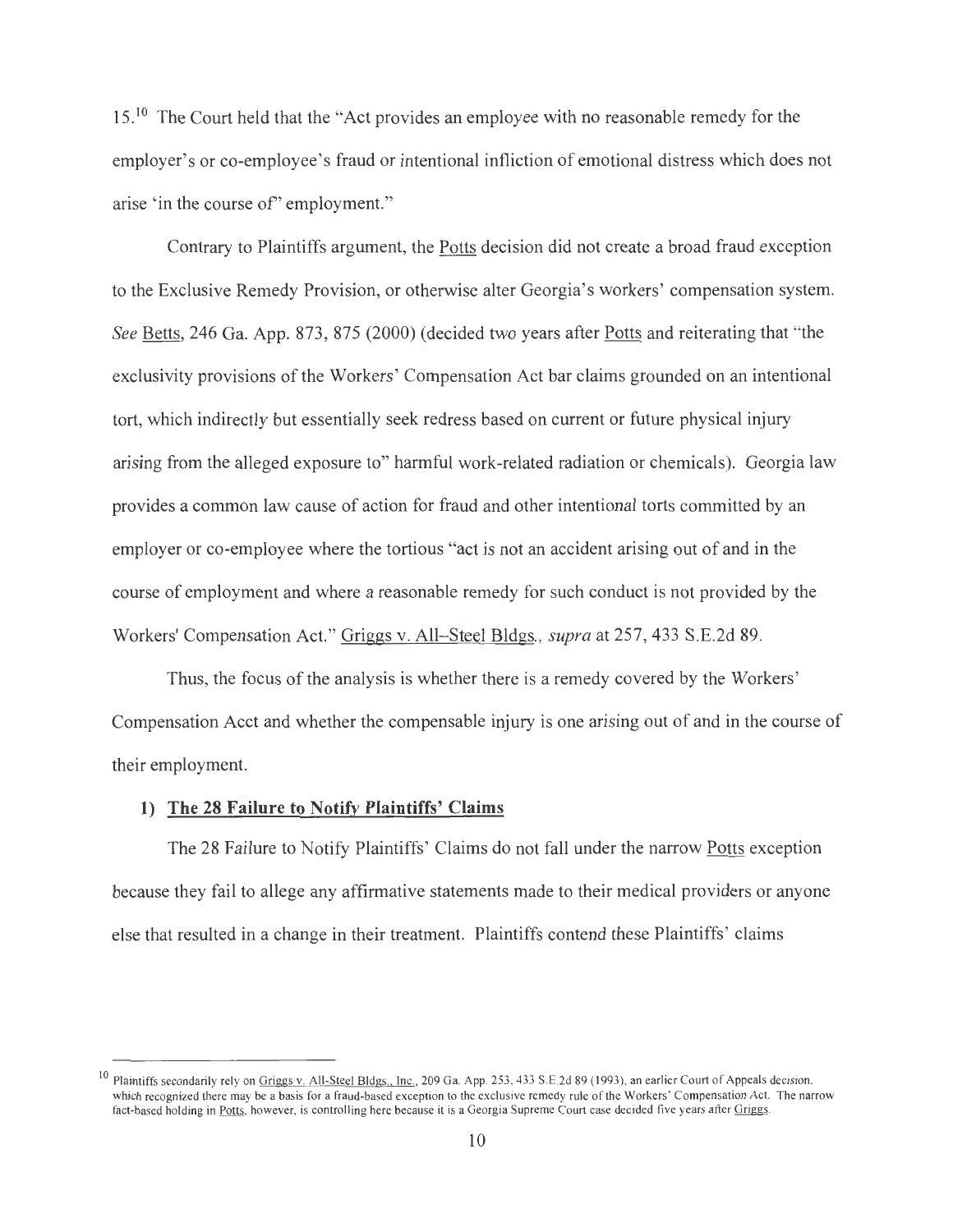survive because ConMed failed to inform them about their exposure EtO.<sup>11</sup> But Potts did not create an exception to the Exclusive Remedy Provision based on an employer's failure to inform an employee about a potential hazard in the workplace. Rather, the narrow exception created by Potts relates to a situation where the employer intentionally misinformed an injured former employee's treating physician about the employee's exposure to hazardous chemicals in the workplace. No Georgia court has extended the reasoning in Potts to allegations of fraud by omission. On the contrary, in Johnson v. Hames Contracting, Inc., the Georgia Court of Appeals found that a plaintiff's allegations that his employer "fraudulently and intentionally failed to inform him that he would be exposed to asbestos" while at work were insufficient to avoid the Act's Exclusive Remedy Provision. Johnson v. Hames Contracting, Inc., 208 Ga. App. 664, 667 (1993). Thus, the focus remains on whether the injury is compensable within the Act.

In sum, contrary to Plaintiffs' claim, Potts does not create a broad fraud-based exception to the Exclusive Remedy Provision, as urged by Plaintiffs. Because "any enlargement of benefits and remedies" under the Act must come from the General Assembly, the effect of Potts is limited to the specific question raised to the Supreme Court in that case, and to the unique factual situation the Court addressed. Reilly v. Alcan Aluminum Corp., 272 Ga. 279, 280, 528 S.E.2d 238, 240-41 (2000).

Plaintiffs also argue that affirmative misstatements were made to many of the Plaintiffs on April 26, 2019 as to the EtO levels in the ConMed facility, while those Plaintiffs were at work. Even if Plaintiffs were correct and ConMed did misrepresent the EtO level at the facility, these allegations that are like others barred by the Exclusive Remedy Provision. *Compare*  Zaytzeff v. Safety-Kleen Corp., 222 Ga. App. 48, 50–51, 473 S.E.2d565, 568 (1996) (allegations

In the Opposition, Plaintiffs assert that paragraphs 190-251 of the Complaint "provide highly detailed information about ConMed's fraudulent statements to outside third parties ...." Opposition, pp. 9 and 11. Nowhere in those 61 paragraphs do Plaintiffs allege affirmative fraudulent statements by any of the ConMed Defendants.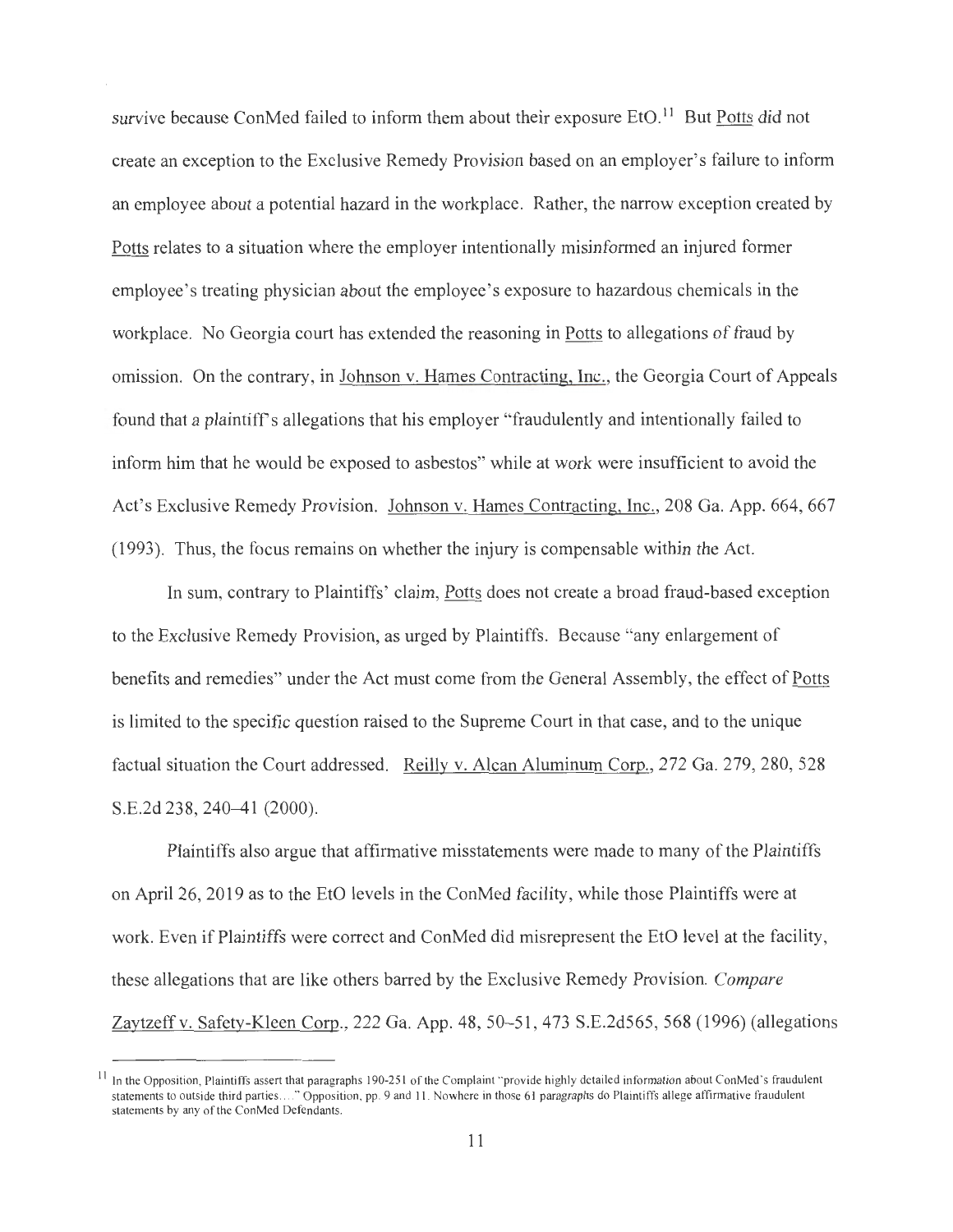of tortious conduct in requiring plaintiff to clean up a toxic spill without proper protective equipment "directly related to [defendant's] business," and alleged injuries arising therefrom were therefore barred by the Exclusive Remedy Provision because they arose out of and in the course of employment) and Betts v. Medcross Imaging Center, Inc., 246 Ga. App. 873 (2000) ( explaining that plaintiffs' injuries arose out of and in the course of their employment, because their employment "placed them in a working environment where they were susceptible to at least some exposure to radiation," and that "[t]o fulfill their duties, [plaintiffs] were required to be physically present at the Norcross clinic, which they claim resulted in excessive radiation exposure.") with Potts, 270 Ga. at 16 ("The record shows that the alleged fraud did not occur during the period of LeBlanc's employment, the hospital clearly was not a place where he performed employment duties, and he was not fulfilling or doing anything incidental to his employment duties.").

Accordingly, the 28 Failure to Notify Plaintiffs' claims, which are based on alleged fraud by omission or failure to notify, are dismissed as barred by the Exclusive Remedy Provision of Georgia's Workers' Compensation statute.

# **2) The Paramedic Plaintiffs' Allegations**

Four Plaintiffs have asserted specific allegations regarding a failure to notify paramedics about EtO exposure: Essence Alexander (¶249-251; 482(d)), Darnell Nesbitt (¶215-219; 482(d)), Demario Osbie (¶227-228; 482(d)) and Teresa Townsend (¶220-222; 482(d)) (collectively the "Paramedic Plaintiffs"). Three of these Plaintiffs (Alexander, Nesbitt and Osbie) allege that (1) they became ill while working at the Lithia Springs facility, (2) ConMed managers called an ambulance to the facility to assist them, and (3) either an unnamed HR Manager or Defendant Arnold committed fraud by omission by failing to tell the paramedics about supposedly unsafe EtO levels at the facility. Plaintiff Teresa Townsend makes a similar claim, alleging that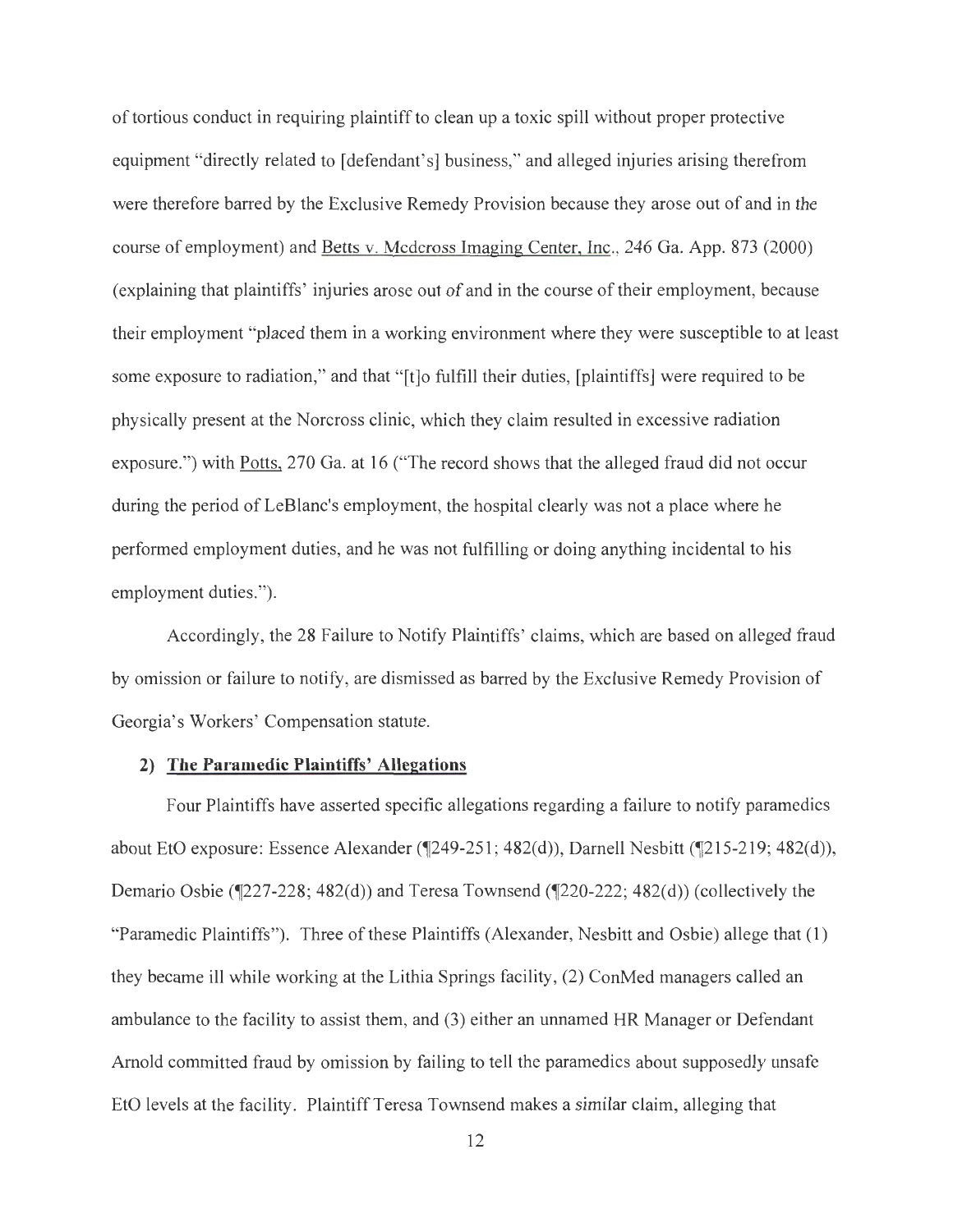Defendant Arnold or unspecified "ConMed Managers" failed to inform her sister of EtO exposure when the sister came to the Lithia Springs facility to pick Ms. Townsend up to take her to a hospital. Third Amended Complaint  $\P$ [220-222; 482(d).

On their face, these allegations clearly place the Plaintiffs at the work site when the alleged injuries occurred and when the alleged omissions occurred. Thus, even if true, the allegations do not involve affirmative fraudulent statements made outside of the work environment and, as such, do not fall within the narrow Potts exception discussed above. On the contrary, Plaintiffs' allegations fall within the scope of the Exclusive Remedy Provision of the Georgia Workers' Compensation statute. *Compare* Potts, 270 Ga. at 15. *See also* Johnson, 208 Ga. App. at 667. Accordingly, as with the Failure to Notify Plaintiffs discussed above, the Paramedic Plaintiffs' claims are dismissed.

## **3) The Skype Plaintiffs' Allegations**

The Third Amended Complaint alleges that the three Skype Plaintiffs (Zenobia Alexander, William Brooks, and Alexandria Pittman):

volunteered to talk with [an unnamed "third party, out-of-State private"] physician using their 'break time,' but, if they chose to do so, those Plaintiffs who video-conferenced with the out-of-State physician had to be accompanied by a ConMed consultant, an industrial hygienist who falsely reassured the Plaintiffs and the out-of-State Skype doctor that the Plaintiffs had nothing to worry about regarding exposure to Ethylene Oxide in the facility .

(Third Amended Complaint **1** 260.) As with the Paramedic Plaintiffs, the Skype Plaintiffs' allegations unambiguously place them at work at the Lithia Springs facility when the alleged actions occurred. None of these allegations fall under the Potts exception because any supposed "fraud" clearly occurred "in the course of' and "arising out of' Plaintiffs' employment with ConMed, thus depriving this Court of jurisdiction due to the Exclusive Remedy Provision. See Frett v. State Farm Employees Workers' Compensation, 309 Ga. 44, 46, 844 S.E.2d 749, 752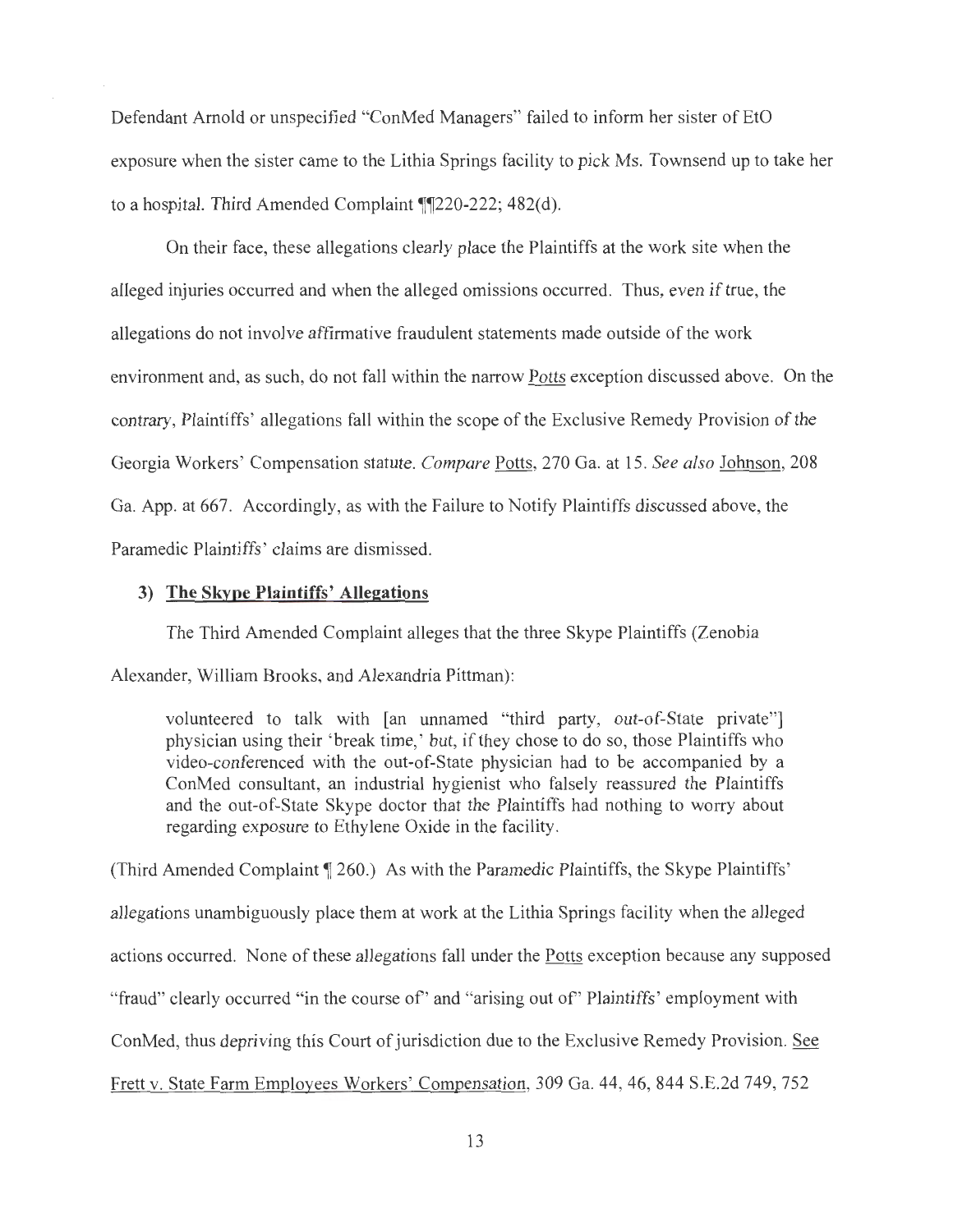(2020) (injury sustained while on lunch break arose out of and in the course of employment). As such, these claims also must be dismissed. The Court finds that Plaintiffs seeking medical treatment is outside the scope employment. However, the underlying injuries occurred at the job site and in the course of their employment. At best there was only allegations of fraud by omission which is not within the Potts exception.

# **4) The 9 Unsubstantiated Assumption Plaintiffs' Allegations**

The nine Unsubstantiated Assumption Plaintiffs (Linda Cappell, Shanard Christian, Gloria Edwards, Stephanie Gordon, Marquita Hutchins, Jair Jenkins, Porsche Kimball, Luquietta King and Crystal March) allege that they assume that ConMed Defendants must have made fraudulent statements to their medical providers because it was "each and every one of their impressions" that "the providers made comments that repeated and regurgitated precisely the comments made by Erika Arnold and Justin Mills." Third Amended Complaint **[482(q)**. But it is not enough to assume fraud. Rather, under Georgia's heightened pleading standard, Plaintiffs must plead fraud with particularly. O.C.G.A. § 9–11–9(b); Dockens v. Runkle Consulting, Inc., 285 Ga. App. 896, 900 (2007) ("It is well settled that a general allegation of fraud amounts to nothing-it is necessary that the complainant show, by specifications, wherein the fraud consists. Issuable facts must be charged."). Plaintiffs' assumption that ConMed Defendants made fraudulent statements to their medical providers is far from a particular allegation of intentional fraud outside the workplace sufficient to fall within the narrow holding in Potts. Simply put, Potts did not create an exception to the Exclusive Remedy Provision based on an employee's assumption that her employer had made fraudulent statements to her medical providers. Furthermore, the Plaintiffs here cannot satisfy their heightened pleading standard based solely on their unsubstantiated assumptions. Accordingly, the Unsubstantiated Assumption Plaintiffs have failed to state a claim.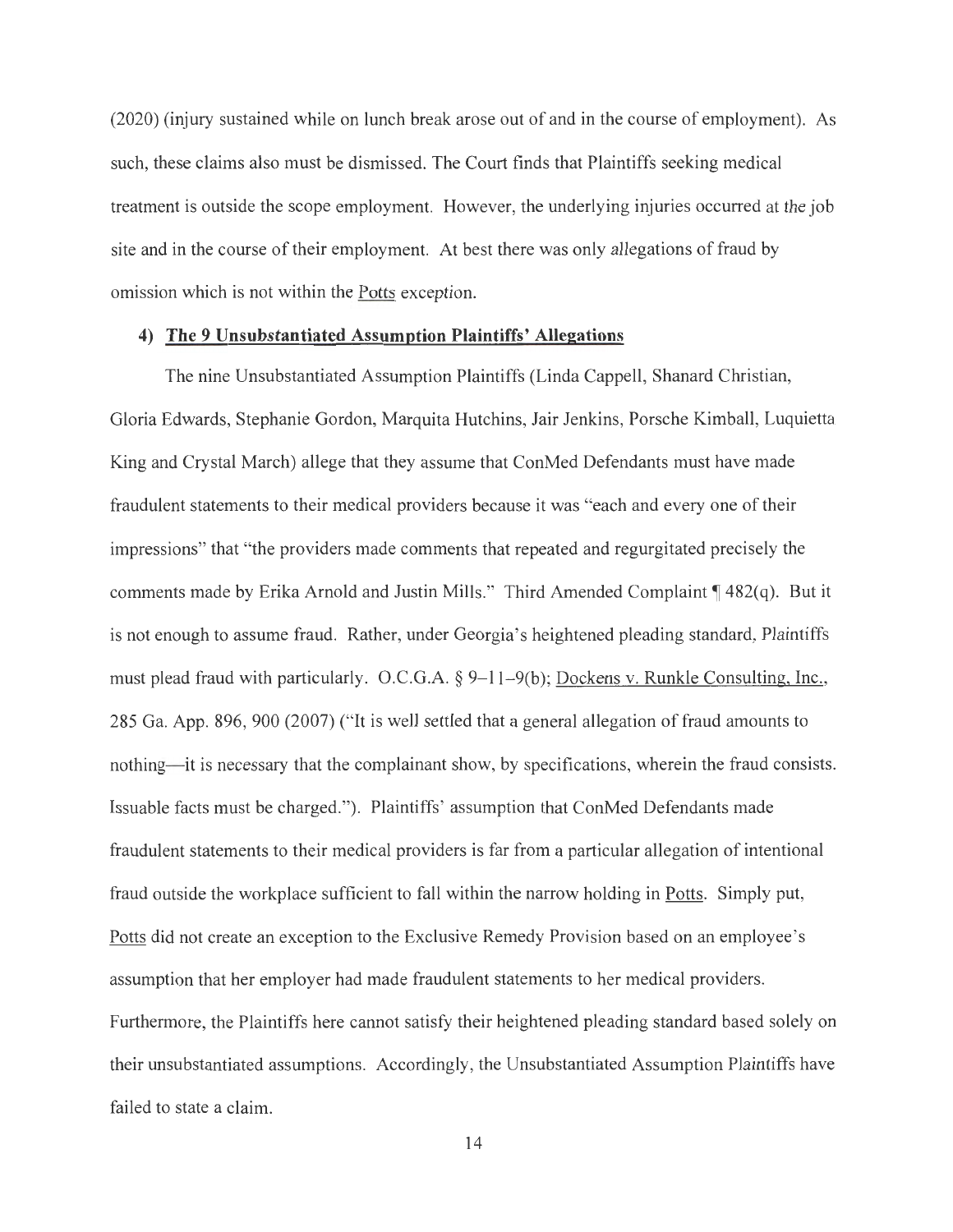For all of the reasons set forth above, the Court lacks jurisdiction over the 28 Failure to Notify Plaintiffs' claims, the 4 Paramedic Plaintiffs' claims, the 3 Skype Plaintiffs' claims and the 9 Unsubstantiated Assumption Plaintiffs' claims because their exclusive remedy is under the Workers' Compensation Act, and all of their claims, against each of the ConMed Defendants, must therefore be dismissed with prejudice. <u>See</u> O.C.G.A.  $\S 9-11-12(h)(3)$  ("Whenever it appears, by [the] suggestion of the parties or otherwise, that the court lacks jurisdiction of the subject matter, the court shall dismiss the action.").<sup>12</sup>

# **B) Statute of Limitations**

ConMed moves to dismiss<sup>13</sup> the claims of 15 of the Plaintiffs<sup>14</sup> on the separate and independent basis that their claims are time-barred because the last day any of them worked at the ConMed facility was more than two years before this lawsuit was filed. See O.C.G.A.  $\S$  9-3-33. Plaintiffs do not dispute that many of them never even worked at ConMed at the same time as the Individual ConMed Defendants. However, Plaintiffs argues that any period of limitation was tolled until disclosure of the EtO exposure at the April 26, 2019 meeting wherein ConMed employees were informed of the facility 's high levels of EtO. Moreover, Plaintiffs argue any issue regarding a tolling period is subject to jury determination.

Under Georgia's discovery or accrual rule, a "cause of action does not accrue so as to cause the statute of limitations to run until a plaintiff discovers or with reasonable diligence

 $12$  ConMed Defendants did not move to dismiss the claims of the eight Plaintiffs not identified in the sections above based on the Exclusive Remedy Provision (Brown, Davis, Ewusie, James, McClusky, Okrah, Wells and Zimmerman), noting that those Plaintiffs' claims mimic the factual allegations in <u>Potts</u>. However, as discussed below, Plaintiff T. Brown's claims is dismissed for separate reasons.<br><sup>13</sup> This motion to dismiss for failure to state a claim cannot be granted unless: (1) the allegations of

claimant would not be entitled to relief under any state of provable facts asserted in support thereof; and (2) the movant establishes that the claimant could not possibly introduce evidence within the framework of the complaint sufficient to warrant a grant of the relief sought. *Stendahl v. Cobb County,* 284 Ga. 525, 525 (I ), 668 S.E.2d 723 (2008) (citation and punctuation omitted). In deciding a motion to dismiss, we construe the pleadings in the light most favorable to the plaintiff and resolve all doubts in the plaintiff's favor. See id.

<sup>&</sup>lt;sup>14</sup> These 15 Plaintiffs are: T. Brown - last day worked  $7/1/15$ . I. Chandler - last day worked  $6/10/16$ , S. Gaines - last day worked  $4/25/14$ . N. Jackson - last day worked 6/8/10 - died 7/8/13, J. Lark - last day worked 9/26/16, M. Lee - last day worked 4/24/15, J. McGhee - last day worked 5/13/16, T. Montgomery - believed to have last worked as contractor in 2016, D. Nesbitt - last worked 11/5/14, D. Osbie - last worked 9/25/13, J. Pharms - last worked 3/2/09 - died 5/22/2015, L. Ricks - last worked 3/13/14, L. Stem - last day worked 6/23/17, J. Williams - last worked 3/2/09 - died 12/17/14 and T. Williams - last worked 3/16/17 (collectively, the "Time-barred Plaintiffs"). The dates of employment were attached to the ConMed Defendants' Answer, and Plaintiffs have not disputed the employment dates contained therein.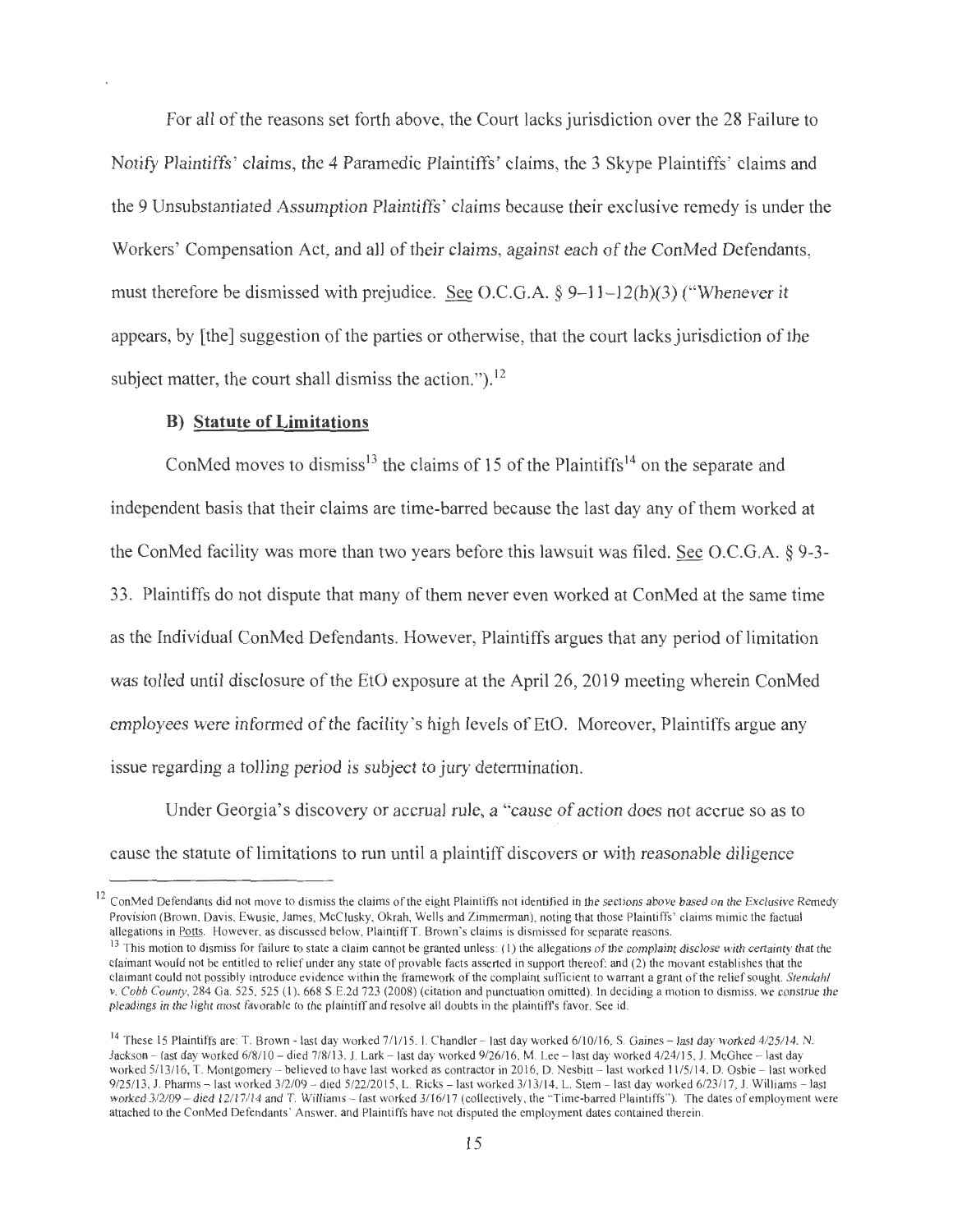should have discovered that he was injured." Ballew v. A.H. Robins Co., 688 F.2d 1325, 1327 (11th Cir. 1982). Thus, a cause of action will not accrue until the "plaintiff knew or through the exercise of reasonable diligence should have discovered the causal connection between the injury and the alleged negligent conduct of the defendant." *Id.* Georgia courts and federal courts applying Georgia law have often stated that this discovery rule applies in "continuing tort" cases. *See id.* The "continuing tort" label is shorthand for cases, like the case *sub Judice,* involving "bodily injury which develop only over an extended period of time." Corp. of Mercer Univ. v. Nat'! Gypsum Co., 258 Ga. 365, 368 S.E.2d 732, 733 (1988).

The Third Amended Complaint sufficiently places Defendants on notice that the claims are for alleged long-term exposure to unsafe amounts of EtO. Plaintiffs allege that they were not informed of the existence of EtO and its elevated levels at their ConMed workplace until April 26, 2019 or thereafter. TAC,  $\sqrt{255}$ . Therefore, the date of an alleged appropriate warning or discovery of the fraud is no earlier than April 26, 2019. This lawsuit was first filed with this Court on May 19, 2020. Thus, all claims pending are within the Statute of Limitations for tort claims.

Here, Plaintiffs have sufficiently alleged both fraudulent misrepresentation and concealment to toll the limitation period for alleging Defendants subsequent disclosure of high EtO exposure. Viewing these allegations in the light most favorable to Plaintiffs, the Court finds that Plaintiffs may introduce evidence sufficient to support tolling the statute of limitations. Thus, the Court finds that Plaintiffs' claims are not subject to dismissal based on the statute of limitations. The Plaintiffs claims against Defendant ConMed are not barred by the statute of limitations.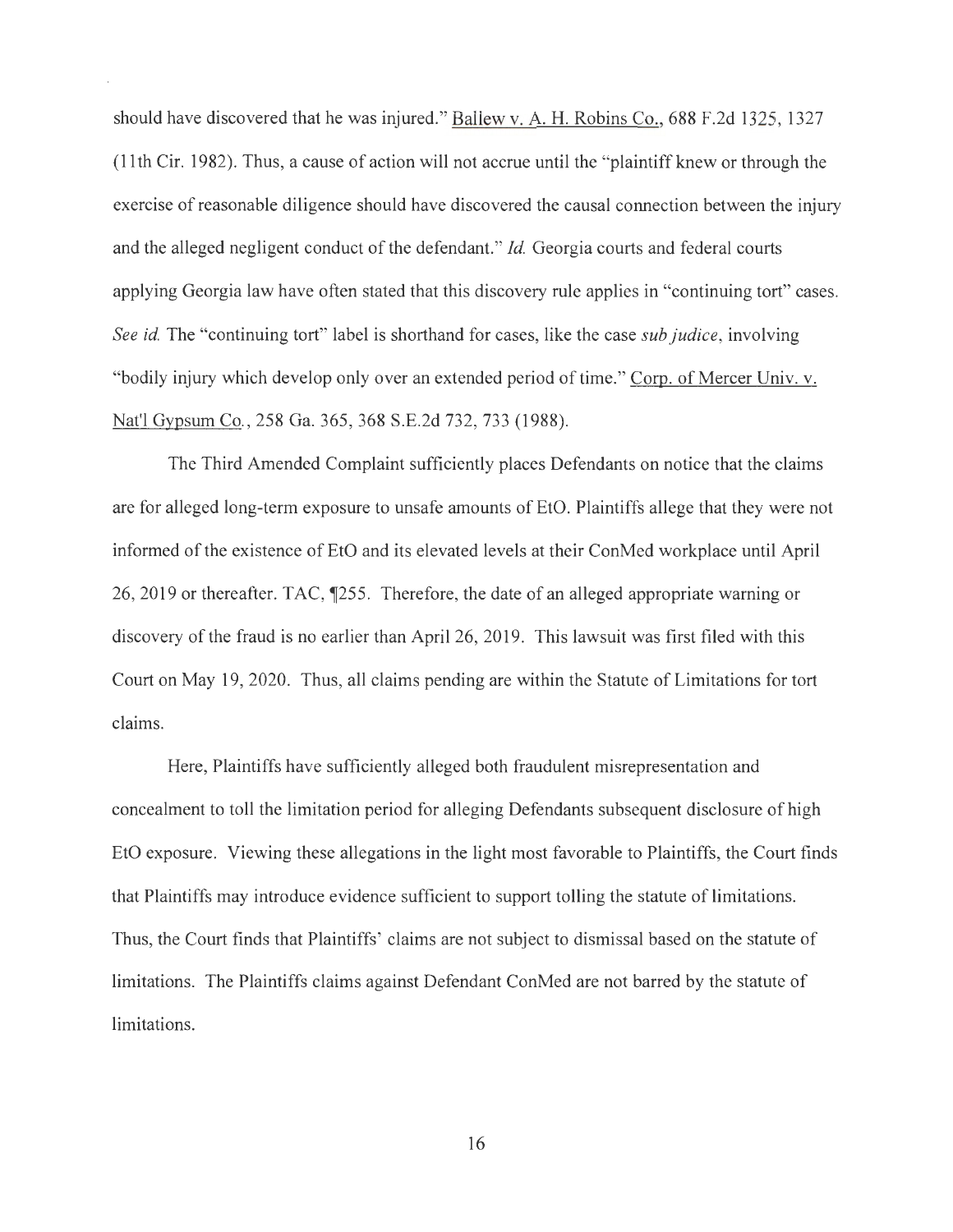However, in addition to suing ConMed, these 15 Plaintiffs also brought claims against each Individual ConMed Defendant. Plaintiffs do not dispute that many of them did not work at ConMed at the same time as the Individual ConMed Defendants. None of these 15 Plaintiffs' employment overlapped with Defendant Askew, whose first day with ConMed was September 2, 2019. Defendant Messner's employment, which began February 6, 2017, overlapped only with Thophles Williams (whose last date of employment with ConMed was March 16, 2017) and Leisa Stem (whose last date of employment with ConMed was June 23, 2017)). And Defendant Arnold's employment, which began on August 10, 2015, did not overlap with the following nine (9) Plaintiffs' employment (last date in parentheses): James Williams (March 2, 2009), Nickleaus Jackson (June 8, 2010), Jefonti Pharms (June 1, 2012), Demario Osbie (September 25, 2013), L.C. Ricks (March 13, 2014), Sasha Gaines (April 25, 2014), Darnell Nesbitt (November 5, 2014), Monique Lee (April 25, 2015), and Torwanda Brown (July 1, 2015).

Therefore, the claims against the following Individual ConMed Defendants are dismissed as their employment did not overlap with Plaintiffs and thus the Individual ConMed Defendants could not have engaged in alleged fraud with respect to those Plaintiffs. This specifically applies to the following claims: (i) all of the Time-barred Plaintiffs' claims against Defendant Askew are dismissed with prejudice; (ii) all of the Time-barred Plaintiffs' claims against Defendant Messner, other than Thophles Williams and Leisa Stem, are dismissed with prejudice; and (iii) all of the Time-barred Plaintiffs' claims against Defendant Arnold, other than Justin Lark, Irish Chandler, Jeffrey McGhee, Tameca Montgomery, Lisa Stem and Thophles Williams, are dismissed with prejudice.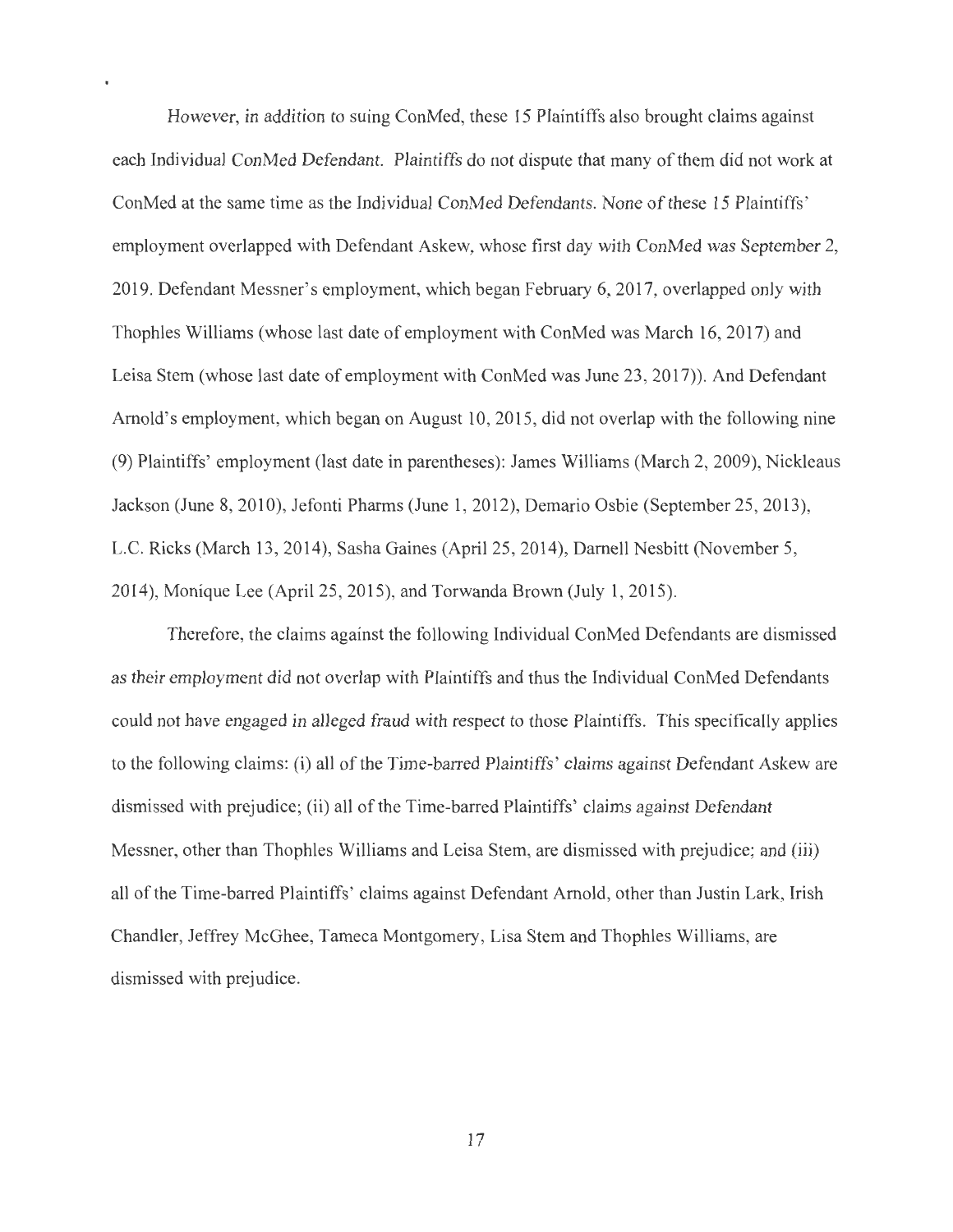#### **C) Plaintiff Tameca Montgomery's Claim is Dismissed with Prejudice**

ConMed Defendants moved to dismiss Plaintiff Tameca Montgomery's claims on the additional ground that the Third Amended Complaint contains no allegations specific to support her claims. The Third Amended Complaint states only that she was not employed by ConMed and worked as a contractor. Third Amended Complaint **1288,** n.13. Because she has not alleged any facts whatsoever to support her claims, her claims are dismissed.

### **D) Plaintiff Ira Montgomery's Claims**

Plaintiff Ira Montgomery ("Plaintiff Montgomery"), the former facilities manager at the Lithia Springs ConMed facility, also seeks to recover against all ConMed Defendants for intentional infliction of emotional distress (Count 23),  $15$  defamation of character and defamation *per se* (Count 24), and abuse of process (Count 25). These claims all purportedly arise out of ConMed's reporting to local law enforcement Plaintiff Montgomery's alleged theft from ConMed, and ConMed's subsequent decision to assert counterclaims against Plaintiff Montgomery in its Answer to Plaintiffs' First Amended Complaint. *See* Motion to Dismiss, pp. 29-31.

As an initial matter, Plaintiff Montgomery did not, at oral argument or in any of the briefing, dispute that his Additional Claims against the Individual ConMed Defendants fail as a matter of law, given that the counterclaims that are the focus of his allegations were asserted by ConMed alone. Accordingly, Plaintiff Montgomery's claims against the Individual ConMed Defendants are hereby dismissed with prejudice.

As to Plaintiff Montgomery's additional claims against ConMed itself for defamation and abuse of process, in the light most favorable for the non-movant and resolve all doubts in

 $15$  Plaintiffs' counsel indicated at oral argument they would be dismissing this claim, though they have yet to file a formal dismissal as the Court requested at oral argument.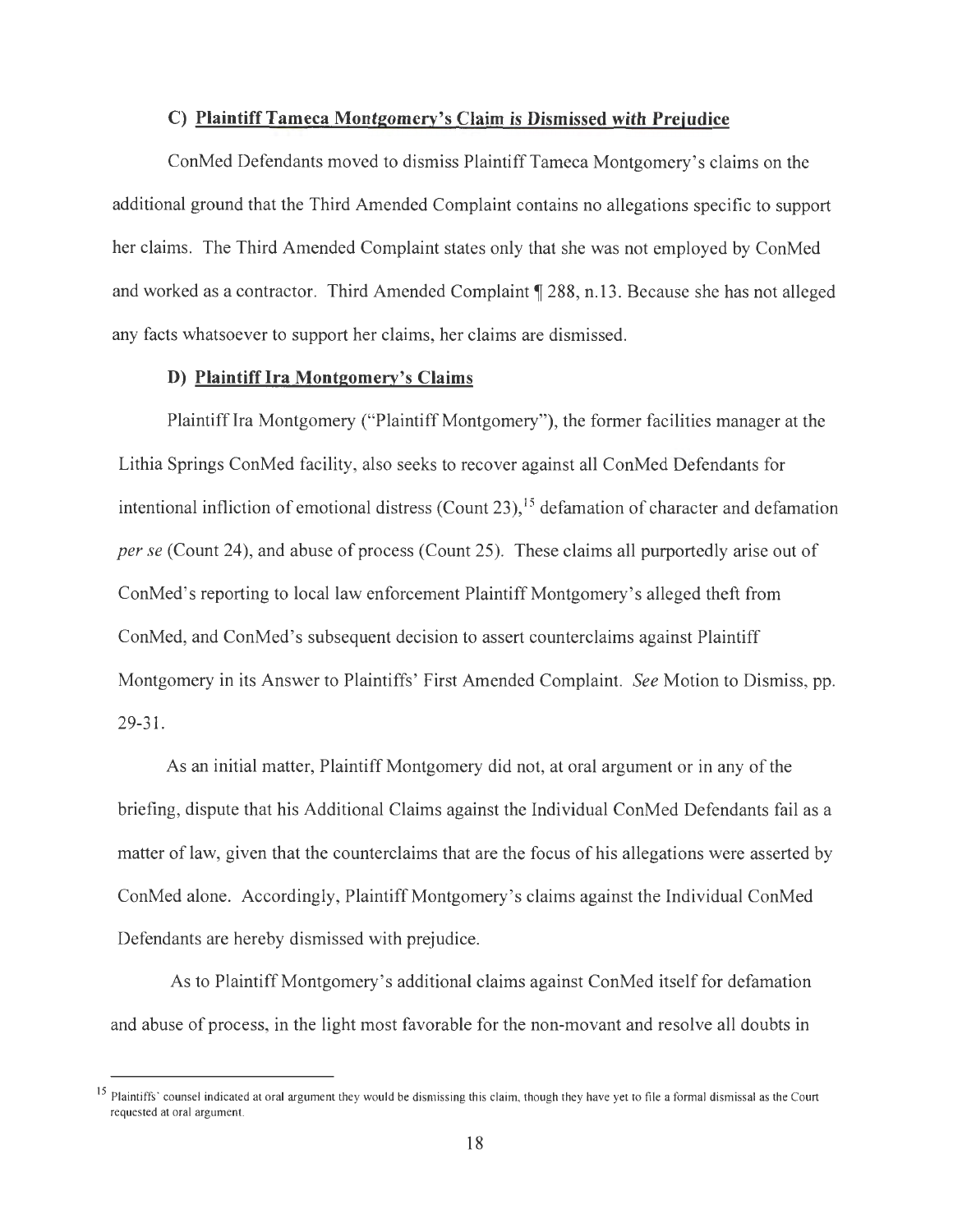Plaintiffs' favor, the Court finds a motion to dismiss to be inappropriate as it cannot be said that Plaintiffs cannot possibly introduce evidence establishing their claims. The Court **DENIES**  ConMed's Motion to Dismiss on these grounds.

Finally, the ConMed Defendants argue that Plaintiffs' claim for punitive damages must fail because Plaintiffs' substantive claims should be dismissed. However, because the substantive claims have not been dismissed, the Court declines to dismiss the claims for punitive damages.

#### **The Sterigenics Defendants' Motion to Dismiss**

The Sterigenics Defendants move this Court to dismiss Plaintiffs' claims on several grounds: that there is no legal duty "to the world" nor is there a legal duty to another company's employees; that FDA regulation of medical devices preempts claims against EtO sterilizers; that Plaintiffs' claims are barred by statute of limitations, Plaintiffs have fail to plead intent, failed to meet the heightened pleading standard for fraud claims; and the Third Amended Complaint fails to state a claim for aiding and abetting, intentional infliction of emotional distress, Res Ipsa Loquitor liability, strict liability, ultrahazardous liability, negligence per se, and punitive damages.

As stated *infra,* Defendant ConMed is a medical device manufacturer that employs Plaintiffs at its distribution facility in Cobb County, Georgia (the "ConMed Facility") and Plaintiffs allege occupational exposure to EtO while working at the ConMed Facility. *(See id.*  1, 89, 91, 129, Exhibit for Third Amended Complaint 287. Plaintiffs do not allege that they were exposed to EtO at Sterigenics' facility or that Sterigenics had control over the ConMed Facility or ConMed's products stored at the ConMed Facility. *(Id.* at  $\P$ [1, 117, 129, 190). It is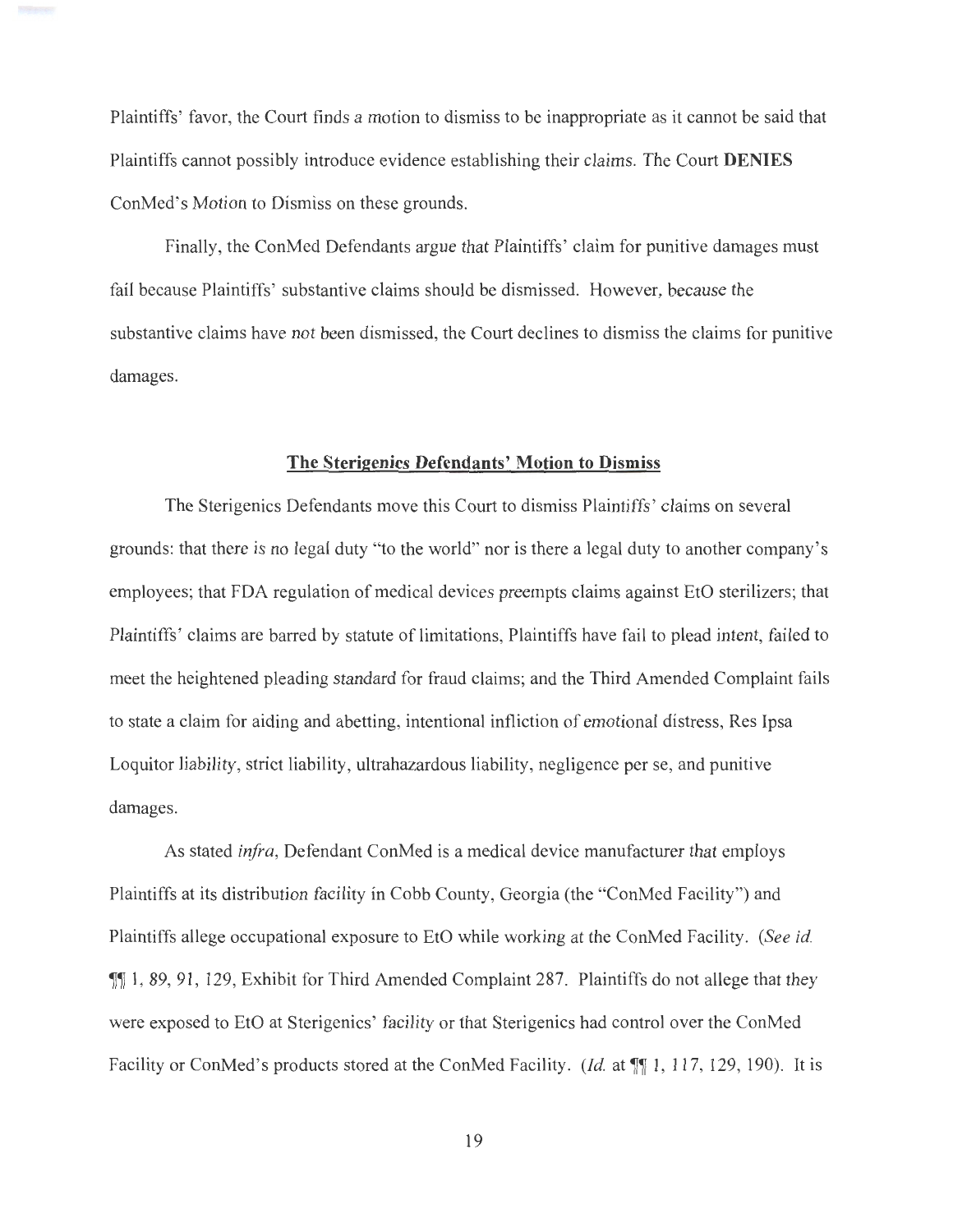undisputed that ConMed delivered it's assembled, packaged and palletized loads of various medical products to the Sterigenics U.S. Facility for contract sterilization processing pursuant to ConMed's processing specifications from preconditioning through aeration and as required by the U.S. Food and Drug Administration ("FDA") regulations and standards. *(See TAC* \[\] 350, 358 (alleging that Sterigenics U.S. sterilized ConMed's medical products "according to the specifications of the manufacturer, ConMed"); *see also* Sterigenics U.S.'s Answer and Affirmative Defenses to Plaintiffs TAC ("Sterigenics U.S. Answer") at  $\P$  1).

The Sterigenics Defendants argue the sterilization process for a particular medical device, such as the contract sterilization of ConMed's products, is subject to federal law and regulations promulgated by FDA. 16 In particular, the Sterigenics Defendants cited to the FDA's specific requirements for medical product sterilization and contract sterilizers and that, according to the Sterigenics Defendants, within this regulatory framework there is no discretion to deviate from ConMed's specifications with the FDA.

Plaintiffs do not allege that Sterigenics determined the process by which the medical equipment was sterilized or how or when ConMed's sterilized medical devices would leave the Sterigenics facility or be delivered to the ConMed Facility. Plaintiffs allege that while ConMed

21 C.F.R. § 820.70(a), which requires that a medical device "conform to its specifications."

<sup>16</sup> These requirements include but are not limited to:

Before a medical device can be distributed for use, FDA reviews the sterilization method utilized for a particular medical device to ensure the sterilization method is validated and consistent with internationally recognized standards relating to medical device sterilization. (See Sterigenics U.S. Mot, Ex. A, at 1-2; Ex. B at 6).

<sup>•</sup> **21 C.F.R. § 820.3(o)**, which imposes certain quality system regulations and expressly applies to "those who perform the functions of contract sterilization."

<sup>21</sup> C.F.R. § 801.150(e), which requires written agreements between manufacturers and contract sterilizers that "state[] in detail the sterilization process, the gaseous mixture or other media, the equipment, and the testing method of quality controls to be used by the contract sterilizers to assure that the device will be brought into full complaints with the Federal Food, Drug and Cosmetic Act;" failure to satisfy these requirements will render the medical

<sup>•</sup> **21 U.S.C.** § **321(m),** which specifically includes as part of medical device labeling a devices' "containers or wrappers."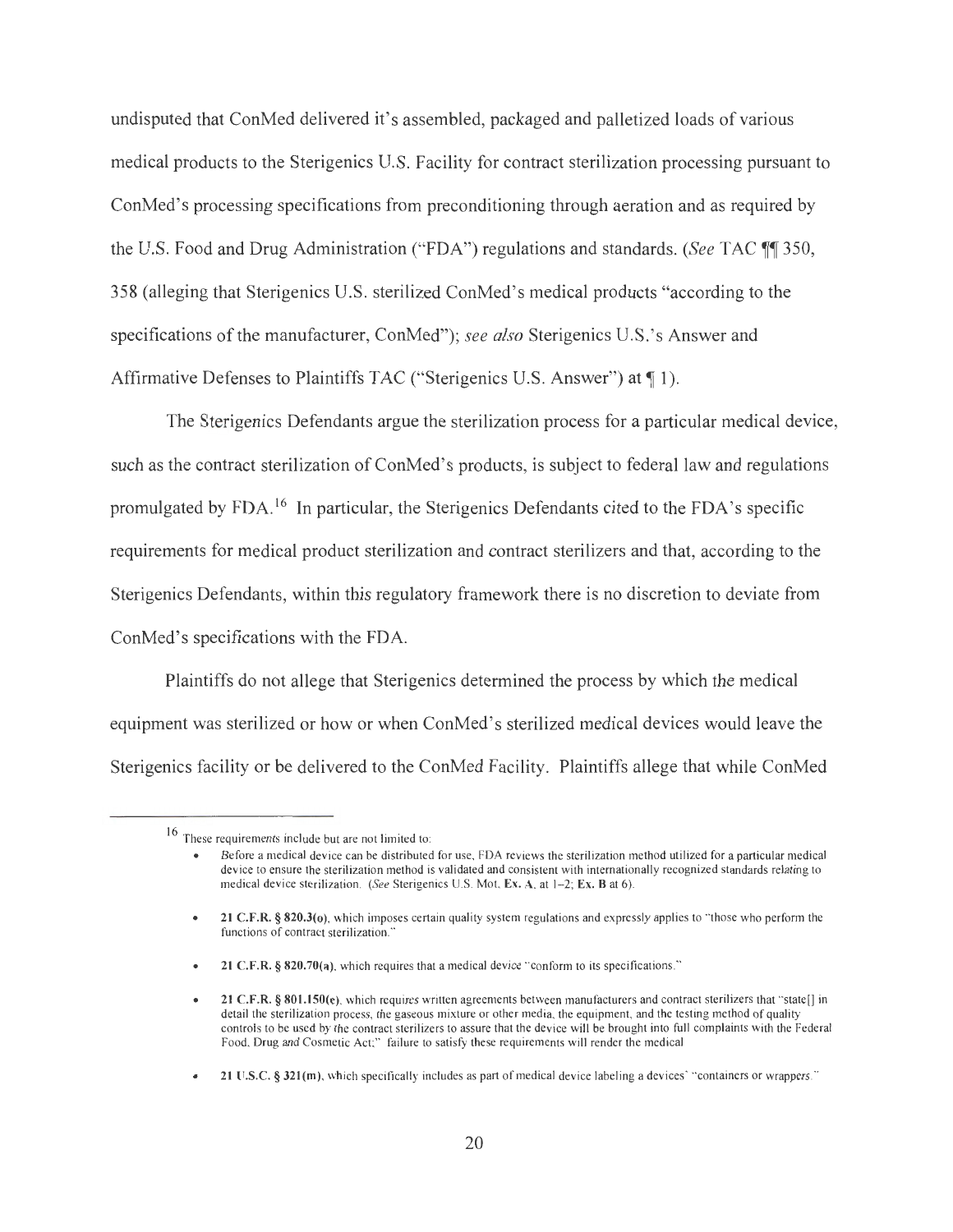is responsible for the release and transportation of each load to and from the Sterigenics facility, Defendant Sterigenics deviated from the ConMed process and committed separate violations.

Plaintiffs' claims against Sotera Health as corporate parent of Sterigenics, and against Sterigenics and Sterigenics Managers, are for injuring Plaintiffs with high levels of EtO, EG, and EC delivered to the Plaintiffs' workplace in unmarked trucks within unlabeled packages. These chemicals were allegedly trapped in plastic wrapping on pallets, resulting in substantial offgassing in the warehouse location where Plaintiffs worked. Plaintiffs allege Sotera Health exercises significant control over Sterigenics such that these entities are intermingled to such an extent that they are inseparable and indistinguishable. (Third Amended Complaint, 104.) Plaintiffs further allege Sterigenics/Sotera Health used too much gas, did not properly aerate the packages, and did not warn those who would reasonably be harmed by the gas, i.e., the Plaintiffs. (Third Amended Complaint,  $\P$  89-90.) In addition, the Third Amended Complaint alleges that Sterigenics and Sotera Health and their Managers helped ConMed commit fraud in hiding Plaintiffs' exposure to EtO. Plaintiffs allege that the Sotera Health / Sterigenics Defendants not only have a legal duty not to injure foreseeable victims, but to at least warn Plaintiffs, since Plaintiffs were foreseeable victims, the danger of exposure was great, and Plaintiffs had no knowledge of their exposure to EtO.

## **A) Sterigenics Legal Duty to Plaintiffs**

"The existence of a legal duty," which can arise by statute or be imposed by decisional law, "is a question of law for the court." Rasnick v. Krishna Hospitality, Inc., 289 Ga. 565, 566-567, 713 S.E.2d 835 (2011). While Plaintiffs put forth a variety of purported duties owed to them by the Sterigenics Defendants, they are all addressed by resolving the issue of whether the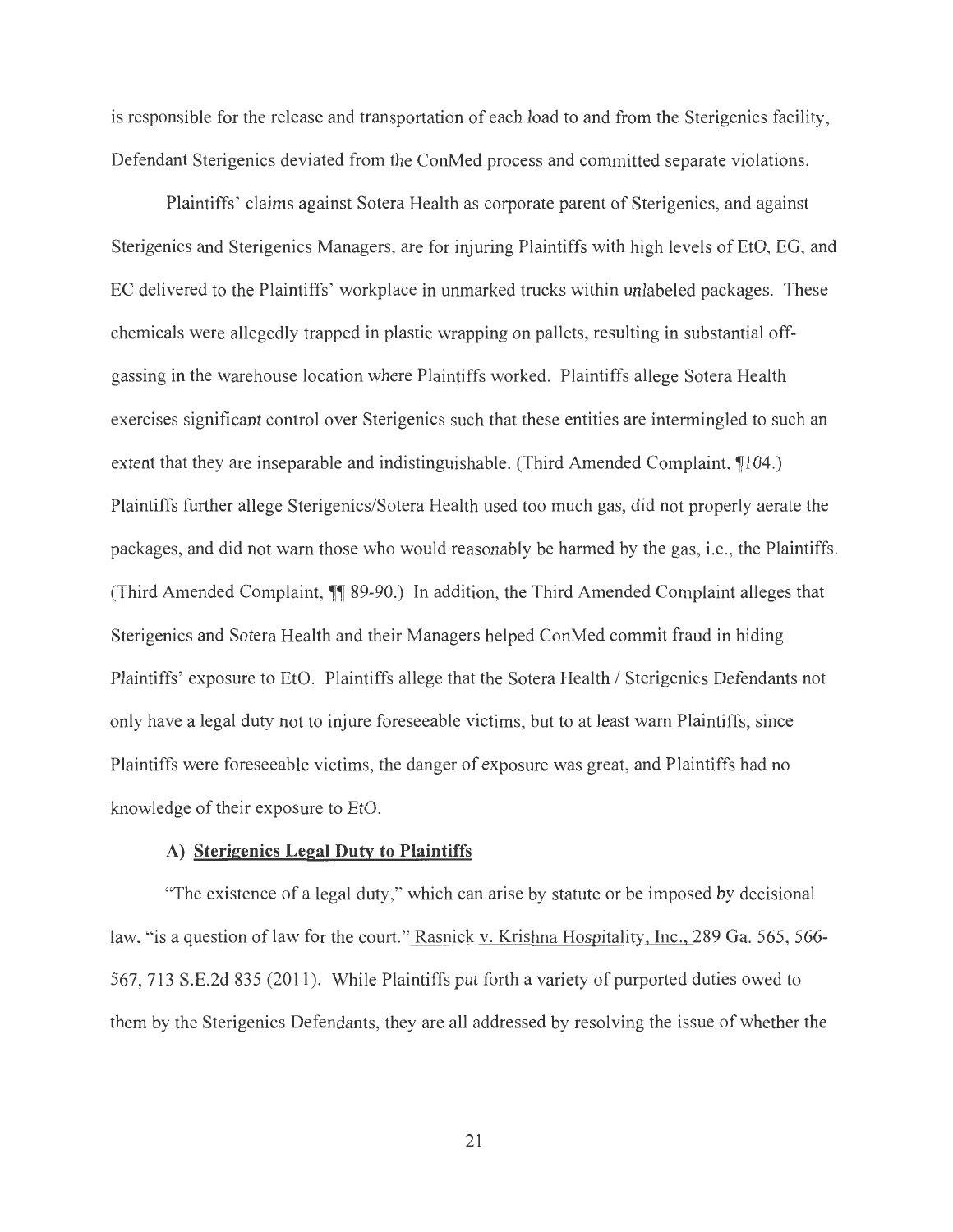Sterigenics Defendants owed a duty to protect Plaintiffs from occupational exposure to EtO at the ConMed Facility. For several reasons, the Court finds that they do not.

First, the Supreme Court of Georgia has held that there is no general legal duty to all the world not to subject others to an unreasonable risk of harm. Dep't of Labor v. McConnell, 205 Ga. 812, 828 S.E.2d 352, 358 (2019). Moreover, contrary to Plaintiffs' position, whether or not any Sterigenics Defendant was alleged to be "on notice" of the purported risks associated with Plaintiffs' alleged EtO exposure is of absolutely no relevance to the question of whether a duty is owed to Plaintiffs because "our Supreme Court has rejected the argument that 'mere foreseeability' served as a basis to extend common law tort duty." Rasnick v. Krishna Hosp., Inc., 302 Ga. App. 260, 265, 690 S.E.2d 670 (2010). Therefore, Plaintiffs' allegations that the Sterigenics Defendants have a general duty to the world to perform its sterilization processing in a certain way is not a cognizable legal duty owed to Plaintiffs under Georgia law.

Second, "there is no duty to control the conduct of third persons to prevent them from causing physical harm to others." Ihesiaba v. Pelletier, 214 Ga. App. 721,448 S.E.2d 920, 922 (1994). Nor does Georgia law recognize a legal duty on behalf of a third party to ensure that an employer's workplace is safe just because the third party provided services to the employer pursuant to a contractual agreement. Georgia law is clear that it is the employer's responsibility to ensure that the workplace is safe, and that employees are aware of any unusual conditions that exist. "Under Georgia statutory and common law, an employer owes a duty to his employee to furnish a reasonably safe place to work and to exercise ordinary care and diligence to keep it safe." CSX Transp., Inc. v. Williams, 278 Ga. 888, 608 S.E.2d 208, 208 (2005); *see also* Church v. SMS Enterprises, 368 S.E.2d 554, 555 (1988) ("It is the duty of the employer to provide its employees with a safe workplace and to warn them of any unusual conditions that may exist, or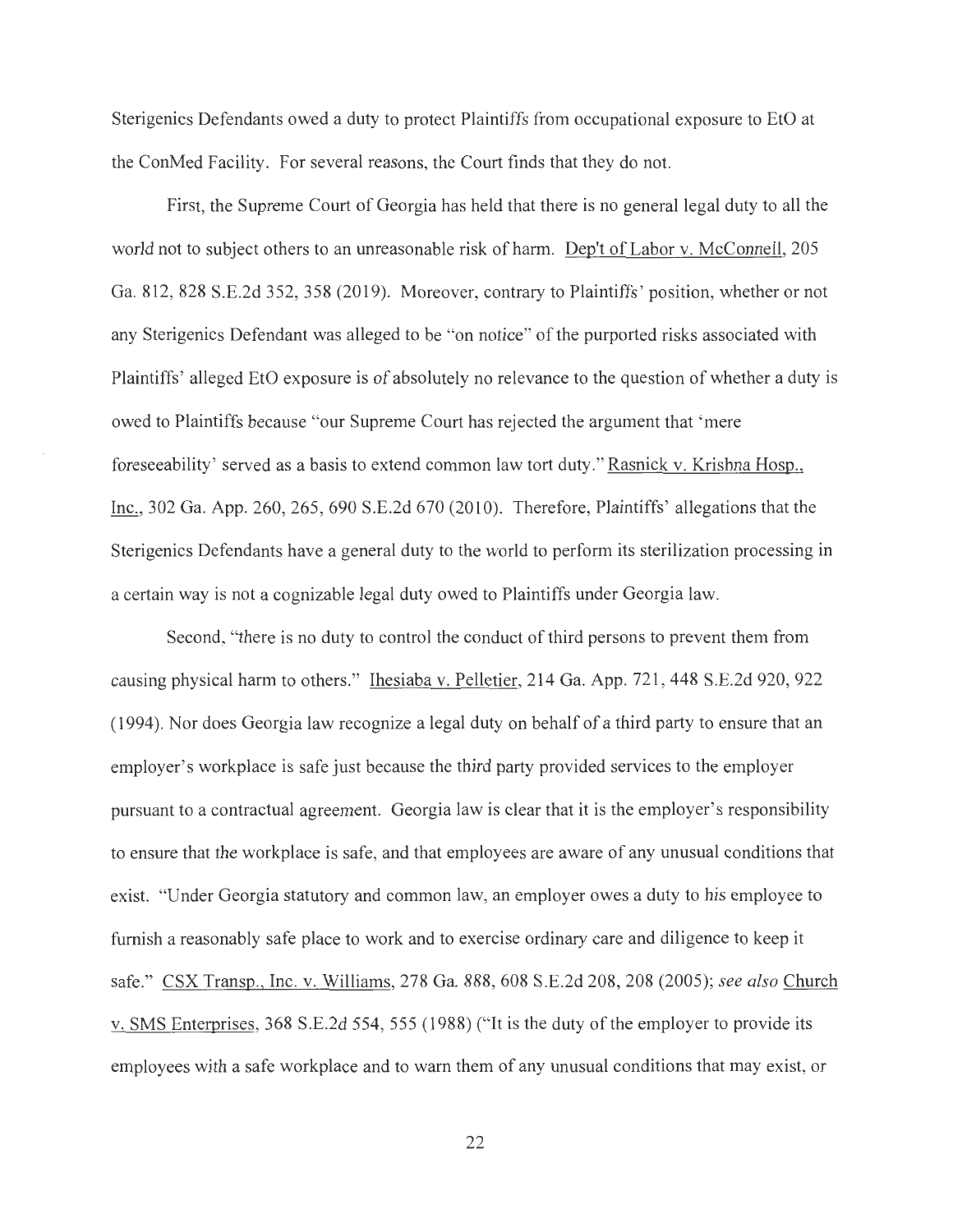of any conditions of which employees may have no knowledge. "). While the Sterigenics Defendants have a duty to provide a safe workplace for its employees, that duty does not extend to the Plaintiffs, who are ConMed's employees' working at the ConMed Facility in Lithia Springs.

The Court is unpersuaded that Plaintiffs' caselaw supports the imposition of any legal duty on the Sterigenics Defendants to warn or take action to protect its customer's employees in connection with a service performed on its customer's products pursuant to the customer's specifications involving risks about which the customer was allegedly aware. Gutierrez v. Hilti, Inc. 349 Ga. App. 752, 824 S.E.2d 391 (2019). Plaintiffs' citation to Restatement (Second) of Torts§ 388 is also misplaced. Section 388 is inapplicable for several reasons, including that no Sterigenics Defendant "supplie<sup>[d]</sup>... a chattel" or had any reason to believe that ConMed would not "realize [the alleged] dangerous condition [of its own products]" as required for Section 388 to apply. *See* Restat 2d of Torts,§ 388. This is particularly true given that the products were sterilized according to ConMed 's specifications, and Plaintiffs allege that ConMed was aware of the purported risks of their sterilized products and failed to warn its employees.

Third, Plaintiffs' citation to and reliance on O.C.G.A. § 51-1-6 is misplaced. (Third Amended Complaint ¶ 337) O.C.G.A. § 51-1-6 "does not create a cause of action, of course; it simply authorizes the recovery of damages for a breach of a legal duty." City of Buford v. Ward, 443 S.E.2d 279, 283 (1994); *see also* St. Mary's Hosp. , 421 S.E.2d at 736. Here, no Georgia statutory or common law cited by the Third Amended Complaint imposes a duty on the Sterigenics U.S. Defendants owed to Plaintiffs.

Fourth, Plaintiffs also improperly rely on regulations promulgated under the Georgia Air Quality Act applicable to the Sterigenics U.S. Facility's EtO emissions, which do not provide an action for private recovery. (Third Amended Complaint **1341** (citing Ga. Comp. R. & Regs.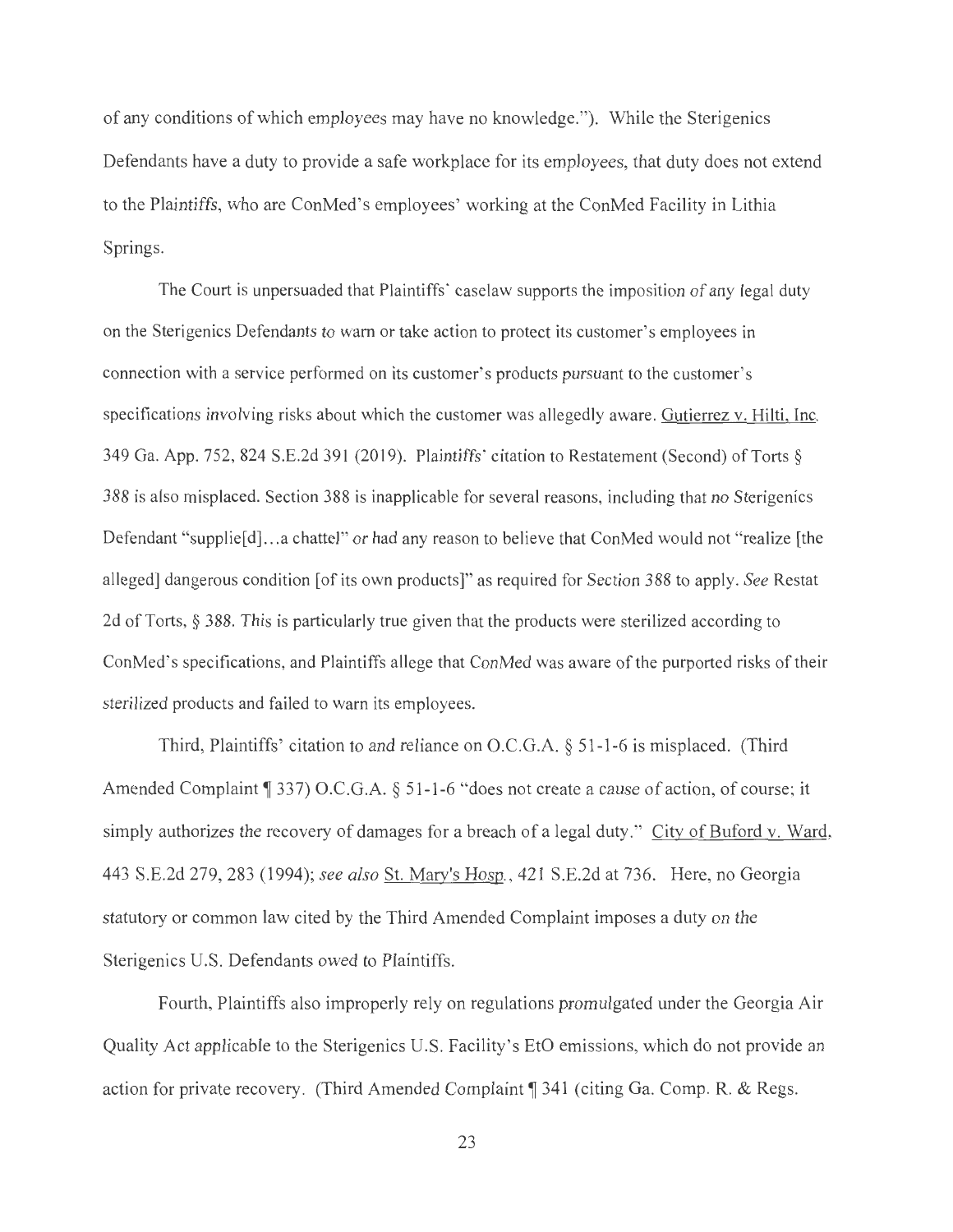391-3-l-.02(2)(a)(l)); *see also* Satterfield v. J.M. Huber Corp., 888 F. Supp. 1567, 1571 (N.D. Ga. 1995) (the "Georgia Clean Air Acts do not provide for an action for private recovery. "). Even if Plaintiffs had alleged injuries resulting from exposure to EtO emissions from the Sterigenics U.S. Facility, those regulations cannot form a basis of any duty owed to them.

Fifth, O.C.G.A. § 34-9-11.1 does not impose a legal duty on any Sterigenics Defendant or create a cause of action for any plaintiff. *(See* Pis. ' Brief at 1). Rather, O.C.G.A. § 34-9-11.l(a) merely states that claims against a third party are not barred by the exclusive remedy provision; it does not create a cause of action against all third parties. Indeed, the statutory language itself requires "circumstances creating a legal liability against some person other than the employer." O.C.G.A. § 34-9-11. Importantly, as the Georgia Supreme Court has recognized, this statute "does not grant any new substantive rights to injured employees or change the immunity from tort liability provided in§ 34-9-11." Warden v. Hoar Constr. Co., 269 Ga. 715, 507 S.E.2d 428, 430 (1998).

Sixth, the Sterigenics Defendants cannot be liable to Plaintiffs under any product liability theory because they did not manufacture a product and ConMed's sterilized medical products stored at the ConMed Facility were not in the stream of commerce. As the Georgia Supreme Court held in Monroe v. Savannah Elec. & Power Co., 267 Ga. 26, 471 S.E.2d 854 (1996), "the relinquishment of control over [the product] and/or the marketable condition of that [product] are essential factors in determining whether the [product was] placed in the stream of commerce by the manufacturer for purposes of strict liability."; *see also* Smith v. Chemtura Corp., 297 Ga. App. 287, 676 S.E.2d 756, 761 (2009) (products stored and placed at a warehouse were not "placed in the stream of commerce" for purposes of  $\S 51-1-11(b)(1)$ . No relinquishment of control by ConMed occurred here and Plaintiffs concede that they are not the purchasers or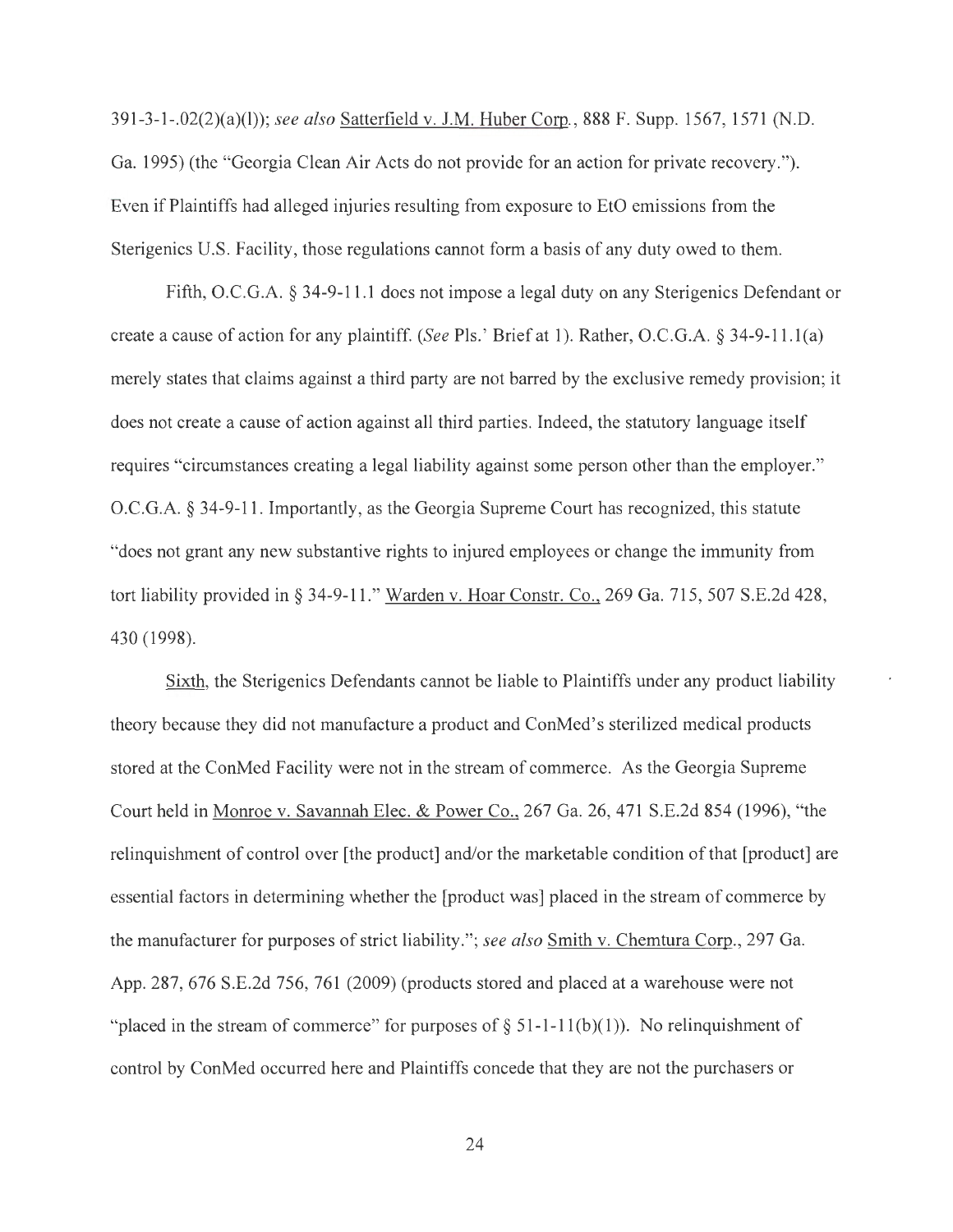consumers of ConMed's sterilized medical devices and that the products were not in the stream of commerce at the time of their alleged injury.

Seventh, Occupational Safety and Health Association ("OSHA") regulations do not impose a duty on any Sterigenics Defendant to ensure that ConMed's workplace is safe. Here, the Sterigenics Defendants have no employment relationship with Plaintiffs and no control over or involvement in Plaintiffs' workplace. As Georgia courts have recognized, "OSHA imposes a duty of care only between an employer and its employees." Bruce v. Ga.-Pacific, LLC, 326 Ga. App. 595, 757 S.E.2d 192, 196 (2014). Furthermore, "OSHA regulates obligations between an employer and its employees," and is only intended to benefit an employer's employees. *See*  Dupree v. Keller Indus., 199 Ga. App. 138,404 S.E.2d 291,295 (1991) ("Since plaintiffs were not [defendant's] employees and thus were not persons who were intended to be benefitted by OSHA ... "). Plaintiffs have not alleged that they are or were the employees of Sterigenics U.S. or Sotera Health. Therefore, no legal duty under OSHA arises with respect to any Sterigenics Defendants.

Furthermore, there is no requirement for the Sterigenics U.S. Defendants to provide material safety data sheets under OSHA's Hazard Communication Standard (29 C.F.R. § 1910.1200) for ConMed's medical products that Sterigenics U.S. sterilizes pursuant to ConMed's specifications. Rather, OSHA's Hazard Communication Standards apply only to chemical manufacturers and importers. *See* 29 C.F.R. § 1910.1200 (b)(l) ("This section requires chemical manufacturers or importers to classify the hazards of chemicals which they produce or import, and all employers to provide information to their employees about the hazardous chemicals to which they are exposed..."). The Sterigenics U.S. Defendants neither manufacture nor sell EtO such that§ 1910.1200 is implicated. Moreover, OSHA regulations explicitly state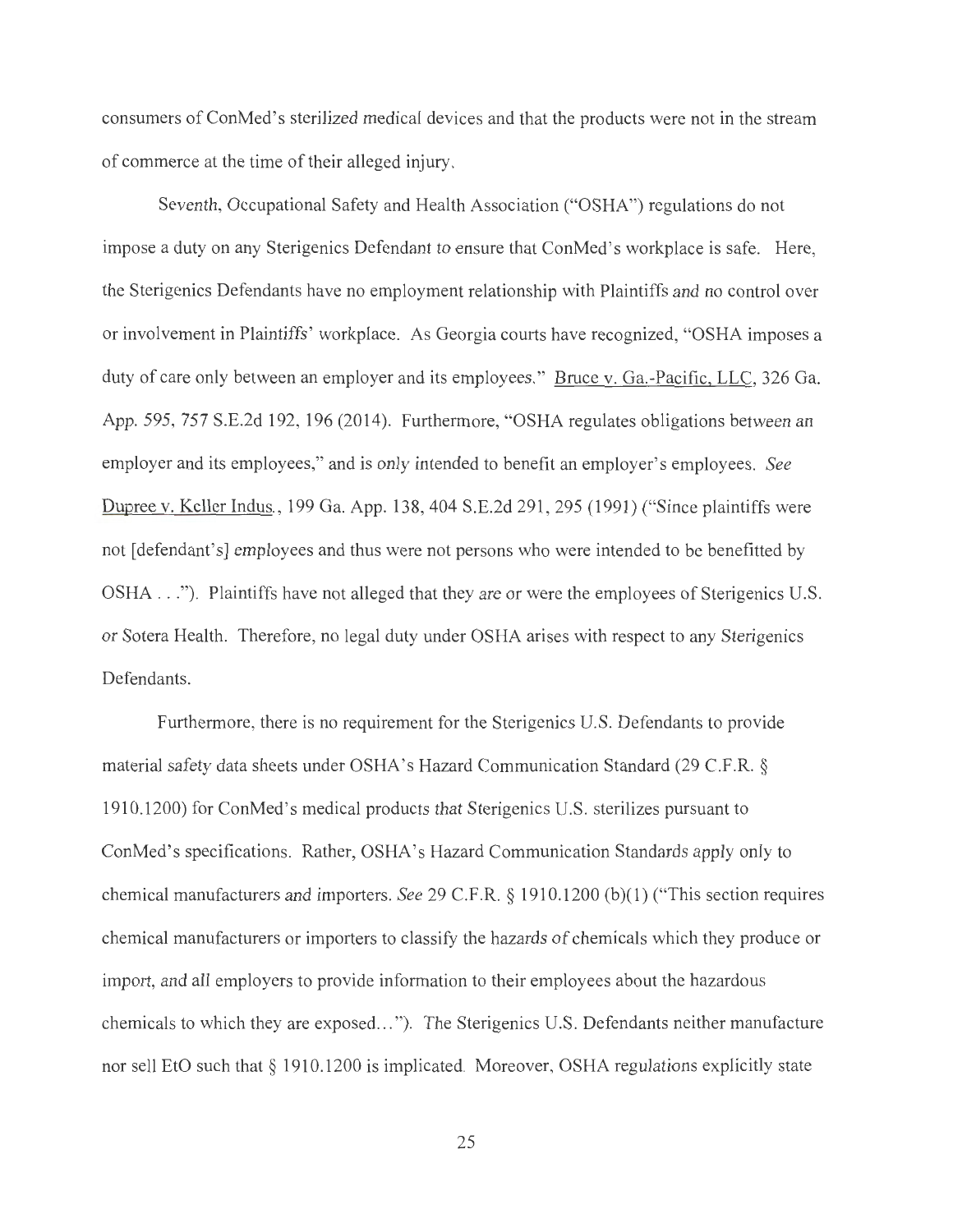that the Hazard Communication Standards do not require labeling of chemicals used in a "medical or veterinary device or product" that is subject to FDA labeling requirements like ConMed's sterilized medical products. 21 C.F.R. § 1910.1200(B)(5)(iii)).

Accordingly, Plaintiffs do not identify any cognizable legal duty that the Sterigenics Defendants owed to Plaintiffs and breached, and their Third Amended Complaint as to the Sterigenics Defendants is **DISMISSED** with prejudice.

Because the Sterigenics Defendants do not owe a legal duty to Plaintiffs under the facts alleged, none of Plaintiffs' negligence claims survive, and it is not necessary to address the other grounds of dismissal raised in briefing. Nonetheless, this Court will address the Sterigenics Defendants' additional arguments in turn.

# **B) Preemption by Federal Law or Impossibility**

The doctrine of preemption, which is based on the Supremacy Clause of the United States Constitution, provides that a state law is invalid to the extent it conflicts with federal legislation. Cipollone v. Liggett Group, Inc., 505 U.S. 504, 516 (1992). Federal law preempts or supersedes state law under three circumstances: "First, when acting within constitutional limits, Congress is empowered to pre-empt state law by so stating in express terms." Hillsborough Cnty. v. Automated Med. Labs., Inc., 471 U.S. 707, 713 (1985). Second, "[w]hen Congress intends federal law to 'occupy the field,' state law in that area is preempted." Crosby v. Nat'l Foreign Trade Council, 530 U.S. 363, 372 (2000). Finally, "state law is naturally preempted to the extent of any conflict with a federal statute," either because "it is impossible for a private party to comply with both state and federal law" or because "under the circumstances of [a] particular case, [the challenged state law] stands as an obstacle to the accomplishment and execution of the full purposes and objectives of Congress." Id. As to the third type of preemption, commonly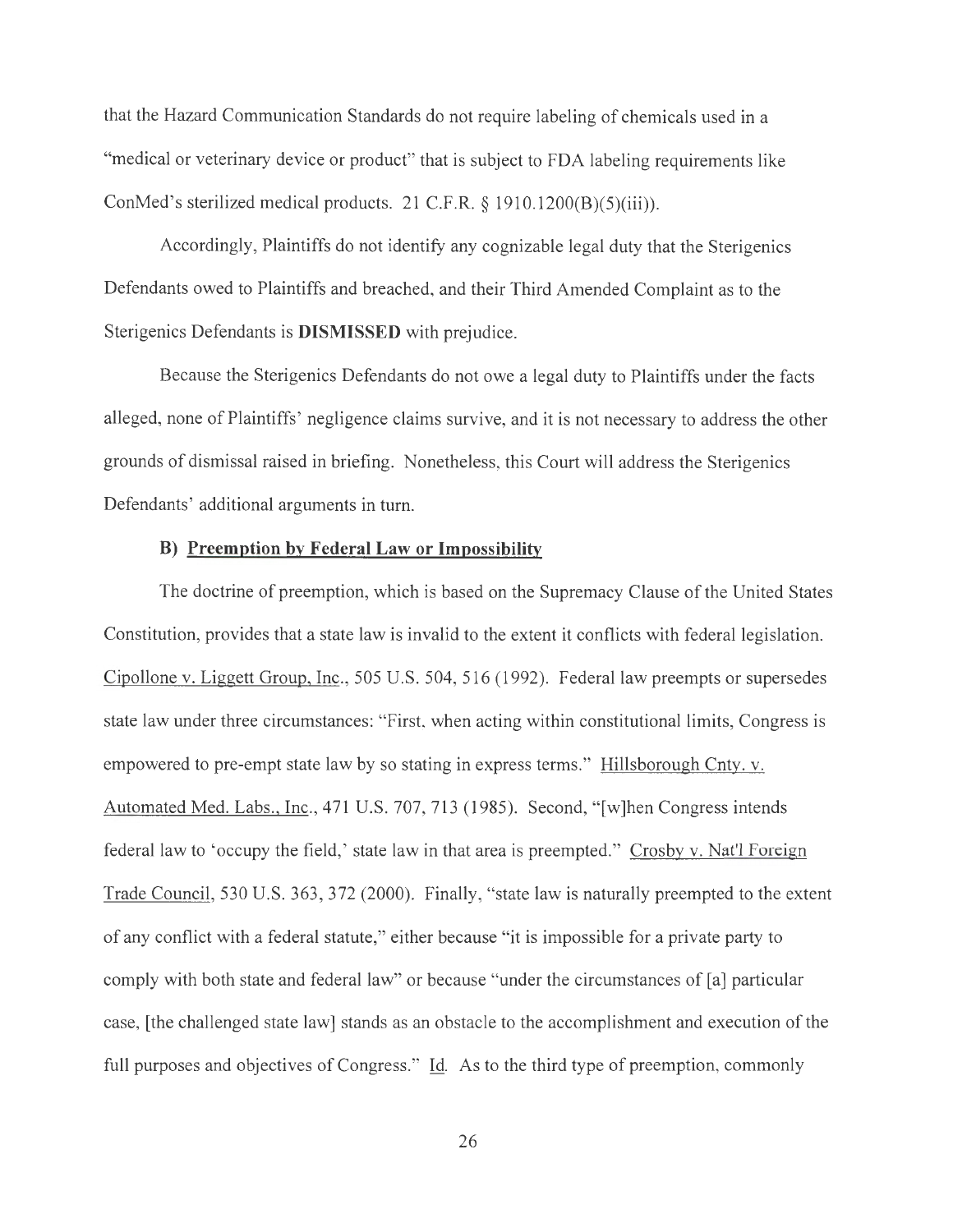referred to as "conflict" or "impossibility" preemption, "[e]ven when Congress has neither expressly preempted state law nor occupied the field, state law is preempted when it actually conflicts with federal law." Thomas v. Bank of Am. Corp., 711 S.E.2d 371, 374 (Ga. App. 2011). If a claim is preempted by federal law, it must be dismissed. *See, e.g. , id.* at 784. The Supremacy Clause establishes that federal law "shall be the supreme Law of the Land...any Thing in the Constitution or Laws of any State to the Contrary notwithstanding." U.S. Const., Art. VI, cl. 2. As interpreted and applied by the U.S. Supreme Court, where state and federal law "directly conflict," state law must give way and is preempted by federal law. PLIVA, Inc. v. Mensing, 564 U.S. 604, 617–18 (2011).

The U.S. Supreme Court has explained that "state and federal law conflict where it is impossible for a private party to comply with both state and federal requirements." Id. at 618. "The question for 'impossibility' is whether the private party could independently do under federal law what state law requires of it." Id. at 620. If a party "cannot satisfy its ... duties" under a state law "without the Federal Government's special permission and assistance, which is dependent on the exercise of judgment by the federal agency, that party cannot independently satisfy those state duties for pre-emption purposes," and the state law is preempted. Id. at 623– 24. For example, in PLIVA, the Supreme Court found that plaintiff's state law failure to warn claims were preempted when an action brought against a manufacturer of a generic drug because federal law "demanded that generic drug labels be the same at all times as the corresponding brand-name drug labels" and "prevented the [generic drug manufacturer] from independently changing their generic drugs' safety labels." Id. at 617, 619.

Plaintiffs allege that the EtO sterilization of ConMed's products by Sterigenics U.S. was generally unsafe for ConMed's workers and suggest that a different sterilization process should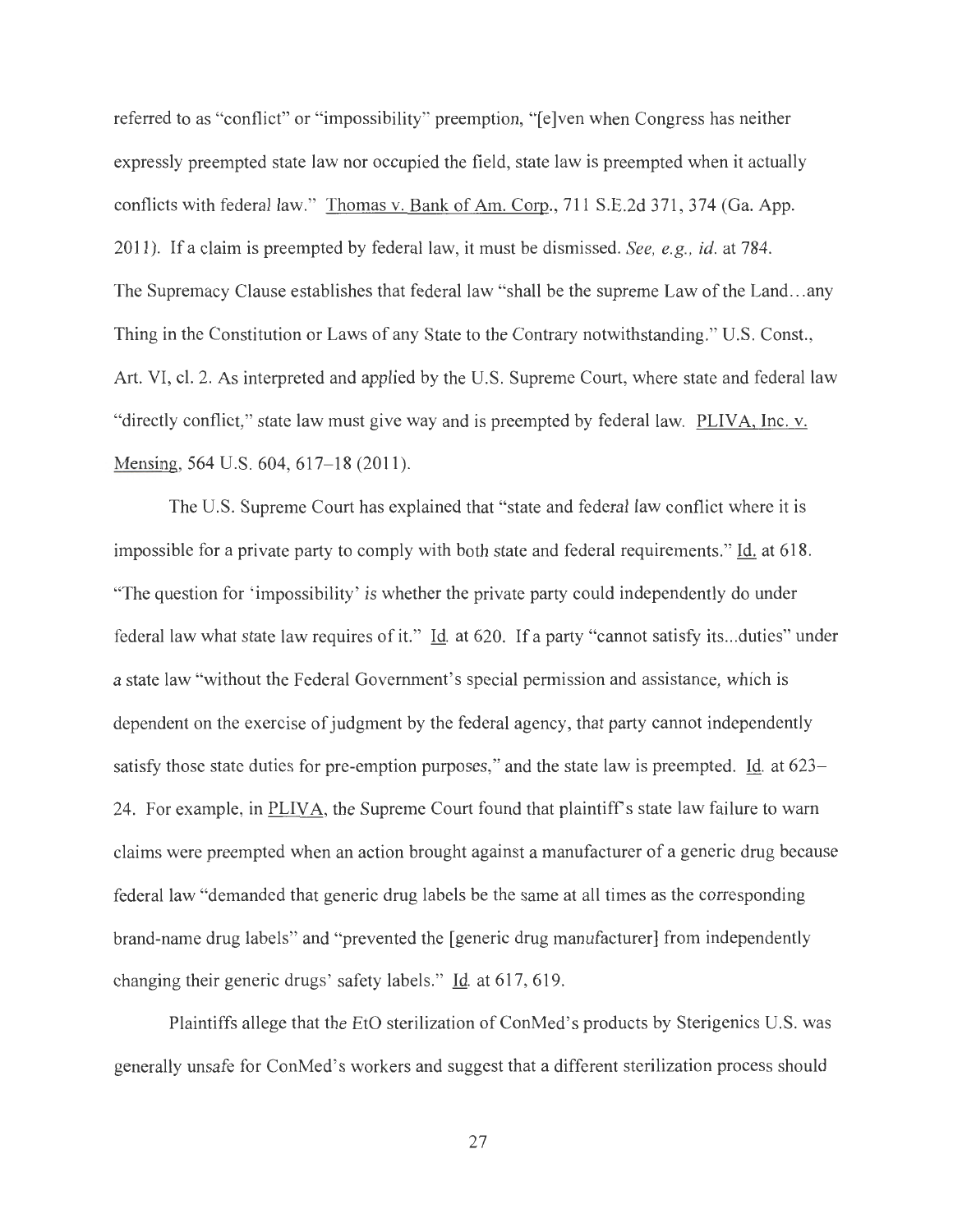have been utilized to reduce residual EtO. *(See e.g., TAC* 116, 122, 186, 345). Indeed, Plaintiffs allege that "Defendants' breached their duty ... [by] using EtO as part of its sterilization process when safer alternatives could accomplish the same......" (*Id.* 1336(c)). As Plaintiffs further concede, Sterigenics U.S. 's sterilization of ConMed's products was conducted "according to the specifications of the manufacturer, ConMed." *(Jd. 1350).* 

Accepting Plaintiffs' allegations as true, Plaintiffs attempt to impose a state law duty to utilize a different sterilization procedure than the FDA-approved and validated sterilization process as required by ConMed's contract specifications. ConMed delivered it's assembled, packaged and palletized loads of various medical products to Sterigenics U.S. 's facility for contract sterilization processing pursuant to ConMed's detailed and FDA-approved EtO processing specifications for each step from preconditioning through aeration. Stated simply, it would be impossible for Sterigenics U.S. to both comply with federal law and do what Plaintiffs' purported state law claim would require of it *(i.e.,* deviate from the FDA-approved and validated sterilization process) without FD A's review of the potential changes and permission. *See*  PLIVA, 564 U.S. at 620, 623-24.

To the extent that Plaintiffs allege the Sterigenics Defendants could or should have deviated from the contract sterilization process those state law claims are preempted under the doctrine of conflict/impossibility preemption, and those claims are **DISMISSED** with prejudice.

In addition to being preempted and the absence of any legal duty--both of which independently support the dismissal of all of Plaintiffs' claims-Plaintiffs' causes of action also individually fail for the below separate reasons

### **C) Plaintiffs Sufficiently Alleged Fraud Claims**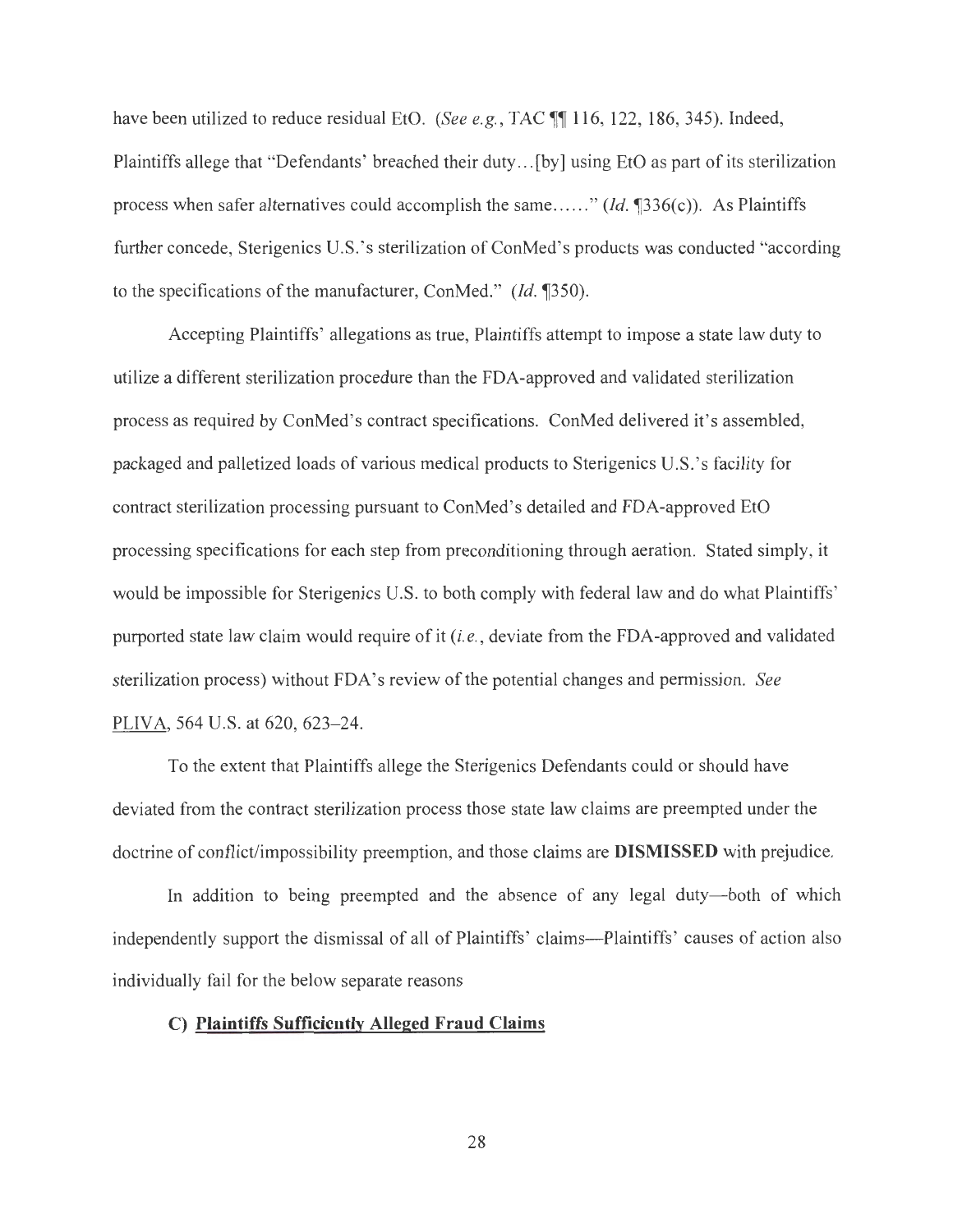Plaintiffs' fraud-based claims must satisfy the heightened pleading standard. Indeed, it is well established that,

O.C.G.A. § 9-11-9 (b) requires that all allegations of fraud must be made with particularity and not averred generally. Notice pleading is the rule in Georgia, and under O.C.G.A. § 9-11-9 (b), allegations of fraud must be pled with particularity. It is well settled that a general allegation of fraud amounts to nothing  $-$  it is necessary that the complainant show, by specifications, wherein the fraud consists. Issuable facts must be charged.

Dixon v. Branch Banking & Tr. Co., 824 S.E.2d 760, 766 (2019). The Third Amended

Complaint makes sufficiently factually detailed allegations of fraud against the Sterigenics Defendants and the Sterigenics Managers, as these entities allegedly conspired with each other and with ConMed to defraud Plaintiffs before, during, and after the time in which Plaintiffs were exposed to EtO. (See, e.g., Third Amend. Complaint at  $\degree$ 90-140, 372-378, 477-481). Plaintiffs also allege the EtO sterilization process was sped up by Sterigenics Managers Mosby, Sabb, and Sterigienics-John Doe Defendants, by using too much EtO and or by skipping or cutting short the aeration stage which resulted in soaking wet packages and higher levels of EtO, EG, and EC than allowed. (Third Amended Complaint,  $\P$ 155-166.) Plaintiffs allege this was intentional and was done in conjunction with ConMed. These allegations are sufficient to state Plaintiffs' claims for fraud against Sotera Health, Sterigenics, and the Sterigenics Managers.

## **D) Statute of Limitations**

See findings *infra* regarding statute of limitations for ConMed Defendants and the individual Defendants. The same analysis is applicable.

## **E) Intentional Torts**

The Third Amended Complaint alleges that the Sterigenics Defendants committed civil battery and intentional infliction of emotional distress.<sup>17</sup> (Count XI and XIII). Sterigenics

<sup>&</sup>lt;sup>17</sup> To prevail in action for emotional distress, a plaintiff must demonstrate that: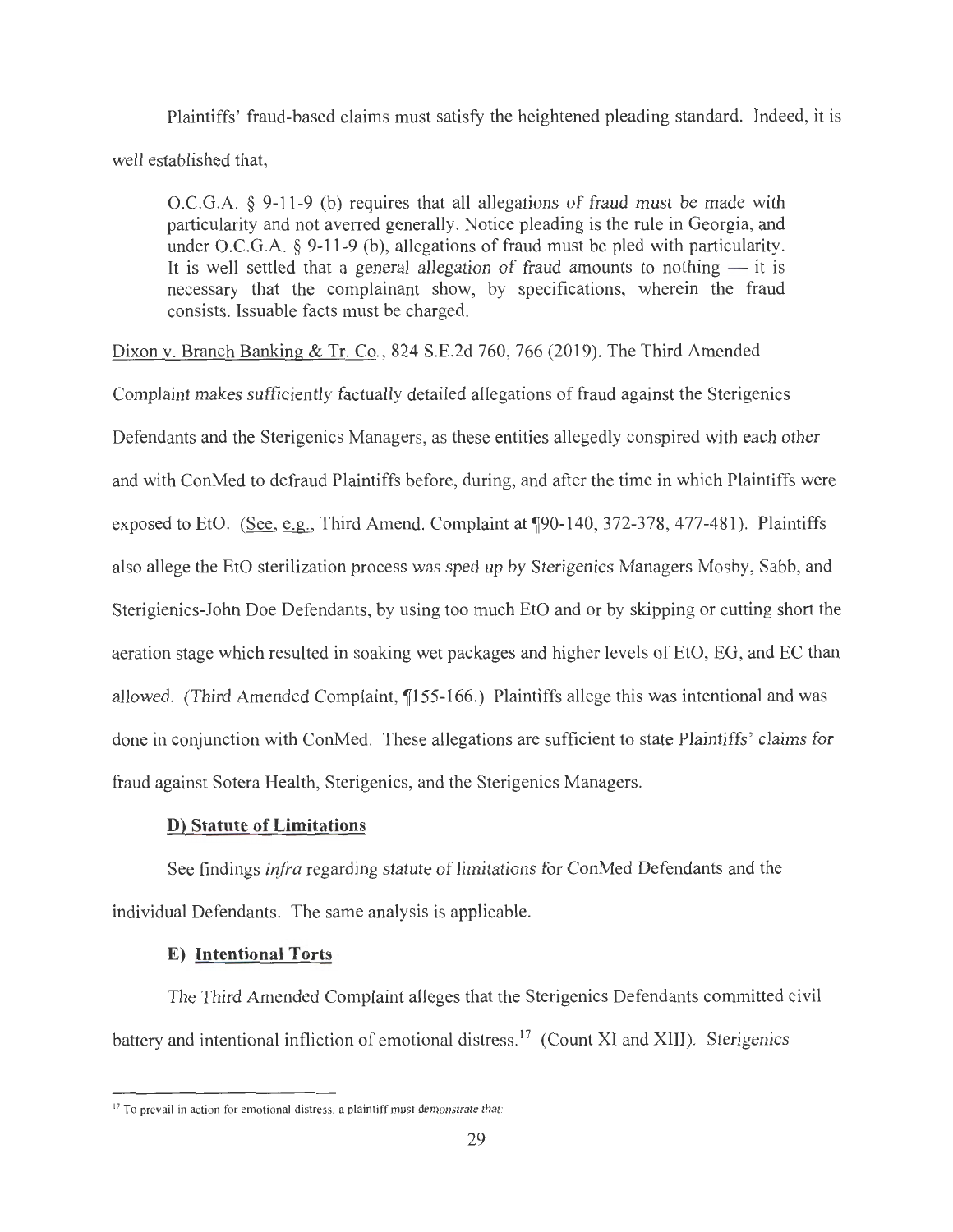argues Plaintiffs have failed to sufficiently allege any intentional exposure of EtO to Plaintiffs. Moreover, Defendants argue Plaintiffs have failed to properly allege a claim for civil battery as Plaintiffs have not alleged a direct contact but merely the contact with ConMed's medical devices constitutes an unlawful touching by Sterigenics.

Plaintiffs have alleged that Sterigenics intentionally caused or set into motion events that caused EtO to come into contact with Plaintiffs. Plaintiffs also alleged such intentional EtO contact was extreme and outrageous and such conduct caused severe emotional distress. Construing the pleadings in favor of Plaintiffs, Plaintiffs have sufficiently pled that Defendant Sterigenics committed civil battery and intentional infliction of emotional distress.

# **F) Aiding/Abetting Tortious Conduct**

Plaintiffs alleges the Sterigenics Defendants acted jointly and in concert with others to commit negligent and fraudulent acts against Plaintiffs causing them harm. Georgia law does not recognize "aiding and abetting tortious conduct" or "civil conspiracy" as a separate cause of action from the underlying tort. *See,* Siavage v. Gandy, 350 Ga. App 562, 829 S.E.2d 787, 789 (2019) ("we find no significant distinction between aiding and abetting fraud as a separate tort and committing the tort of fraud as a joint tortfeasor"). Plaintiffs conceded at oral argument there is not a separate cause of action for civil conspiracy or aiding and abetting.

Where it is sought to impose civil liability for a conspiracy, the conspiracy of itself furnishes no cause of action. Savannah College of Art & Design v. Sch. of Visual Arts, 464 S.E.2d 895, 896 (1995); *see also* Peterson v. Aaron's, Inc., 108 F. Supp. 3d 1352, 1358 (N.D. Ga. 2015) ("the aiding and abetting argument is a means by which Aaron's Inc. may be found jointly liable for the invasion of privacy claim asserted against Aspen Way. The Plaintiffs need not

<sup>(</sup>I) the conduct giving rise to the claim was intentional or reckless; (2) the conduct was extreme and outrageous; (3) the conduct caused emotional distress; and (4) the emotional distress was severe. The defendant's conduct must be so extreme in degree, as to go beyond all possible bounds of decency, and to be regarded as atrocious, and utterly intolerable in a civilized community. Blue View Corp. v. Bell, 298 Ga. App. 277, 679 S.E.2d 739 (2009).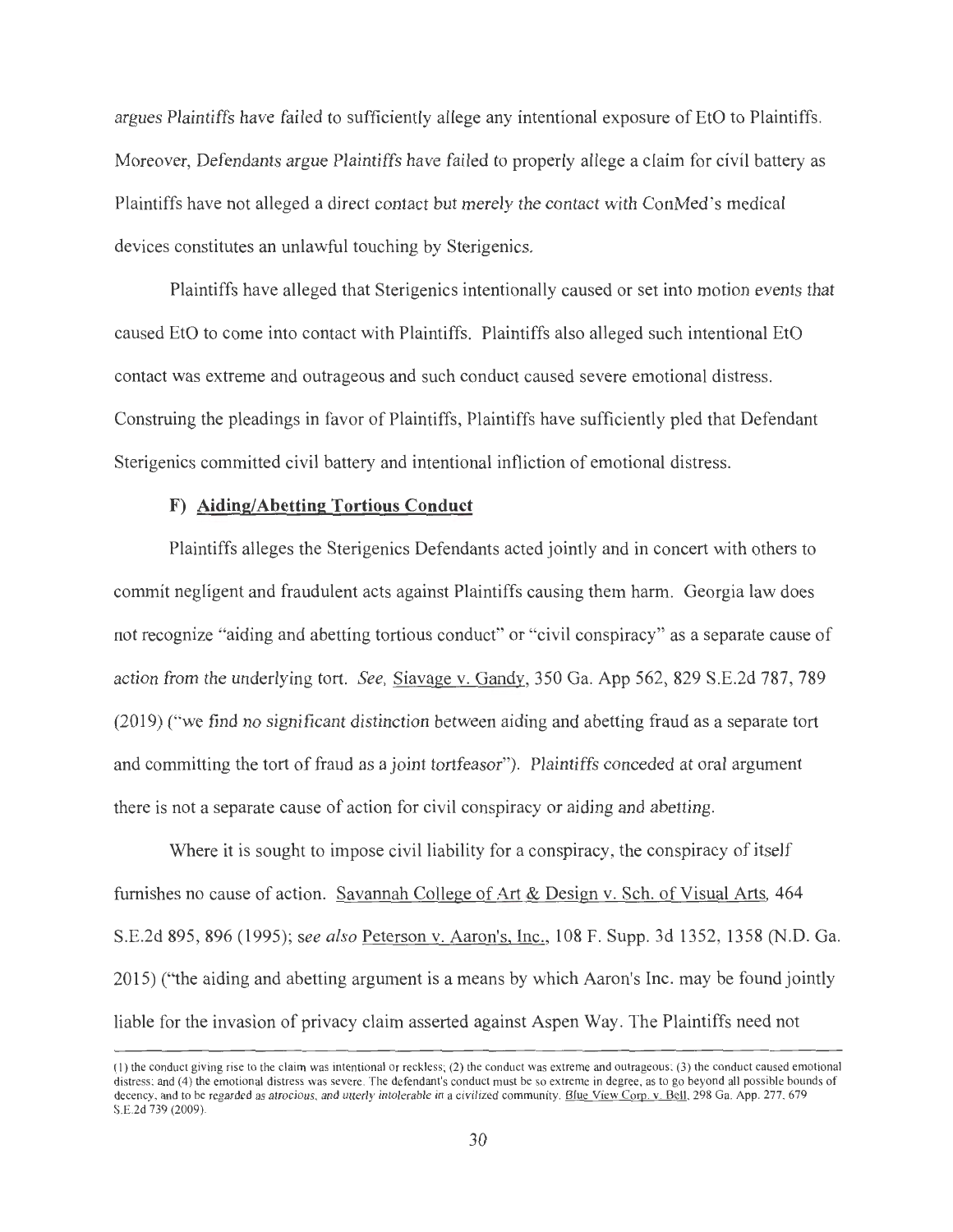establish an independent aiding and abetting claim."). The gist of the action, if a cause of action exists, is not the conspiracy alleged, but the tort committed against the plaintiff and the resulting damage. Cook v. Robinson, 116 S.E.2d 742, 745 (1960). However, to the extent that Plaintiffs have alleged the Defendants have acted in concert and may be liable jointly for other tort claims asserted, Plaintiffs have sufficiently pied such claims.

# **G) Res Ipsa Loguitor**

Plaintiffs allege their exposure to EtO would not have occurred at the ConMed warehouse had the Sterigenics Defendants not sent it there in a form that caused foreseeable injury to Plaintiffs. (See Third Amend. Complaint at **11 11** 385-388, **11** 105-140, 167-179.) The Sterigenics Defendants argue that Plaintiffs cannot establish an essential element of res ipsa loquitor in that the Sterigenics Defendants did not have exclusive control over ConMed's sterilized medical devices or facility. The Sterigenics Defendants argue if any party had control at the ConMed facility, it was only ConMed and its agents and Sterigenics exercised no control of the ConMed facility when any EtO exposure occurred. Thus, the Sterigenics Defendants argue any *res ipsa loquitor* claim should be dismissed.

Plaintiffs allege the Sterigenics Defendants and its employees and managers had exclusive control over the EtO present in the shipments given to ConMed and that ConMed did not add any EtO. Thus, Plaintiffs allege if Sterigenics had properly aerated the sterilized shipments, then the dangerous levels of EtO present in the shipments as given to ConMed would not have existed.

The application of *res ipsa loquitur* is authorized, then, when "(1) the injury is of a kind which ordinarily does not occur in the absence of someone's negligence; (2) it must be caused by an agency or instrumentality within the exclusive control of the defendant; and (3) it must not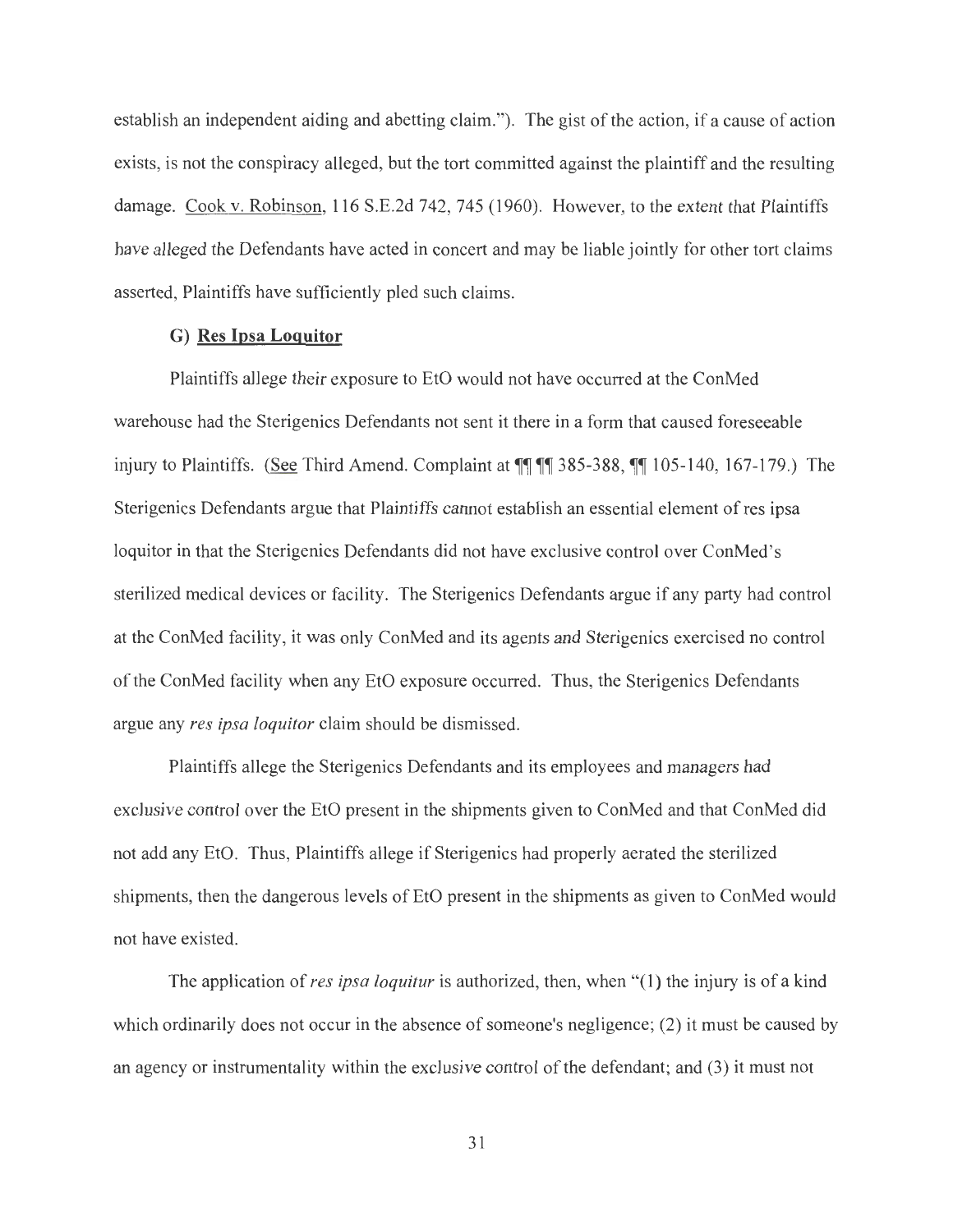have been due to any voluntary action or contribution on the part of the plaintiff." Family Thrift, Inc. v. Birthrong, 336 Ga. App. 601, 785 S.E.2d 547 (2016).

Plaintiffs have alleged that the Sterigenics Defendants had exclusive control over ConMed's sterilized medical devices, albeit for a limited period, where they concede that Sterigenics sterilized ConMed's medical equipment "according to the specifications of the manufacturer, ConMed." (Third Amended Complaint [ 358). Furthermore, upon completion of the contract sterilization services, ConMed was responsible for dictating how and when its sterilized medical equipment would be transported back to the ConMed Facility where Plaintiffs allege, they were injured. However, as stated previously Plaintiffs allege the Sterigenics Defendants exceeded the contractual protocols which delivered excessive EtO to ConMed.

Therefore, Plaintiffs' claim for *res ipsa loquitor* negligence is sufficiently pled.

#### **H) Strict Liability**

The Sterigenics Defendants argue that Plaintiffs' strict liability claim fails because they

are not alleging injury from a sold product and Sterigenics is not a manufacturer under O.C.G.A.

§§ 51-1-11 and 51-1-11.1. O.C.G.A §51-1-11 provides for strict liability when:

The manufacturer of any personal property sold as new property directly or through a dealer or any other person shall be liable in tort, irrespective of privity, to any natural person who may use, consume, or reasonably be affected by the property and who suffers injury to his person or property because the property when sold by the manufacturer was not merchantable and reasonably suited to the use intended, and its condition when sold is the proximate cause of the injury sustained.

O.C.G.A. §51-1-11. Under Georgia law, an entity may be considered a manufacturer for

purposes of strict liability if the entity satisfies one of three alternative definitions:

a) an actual manufacturer or designer of the product; or

b) a manufacturer of a component part which [failed and] caused the plaintiff injury, or

c) an assembler of component parts who then sells the item as a single product under its own trade name.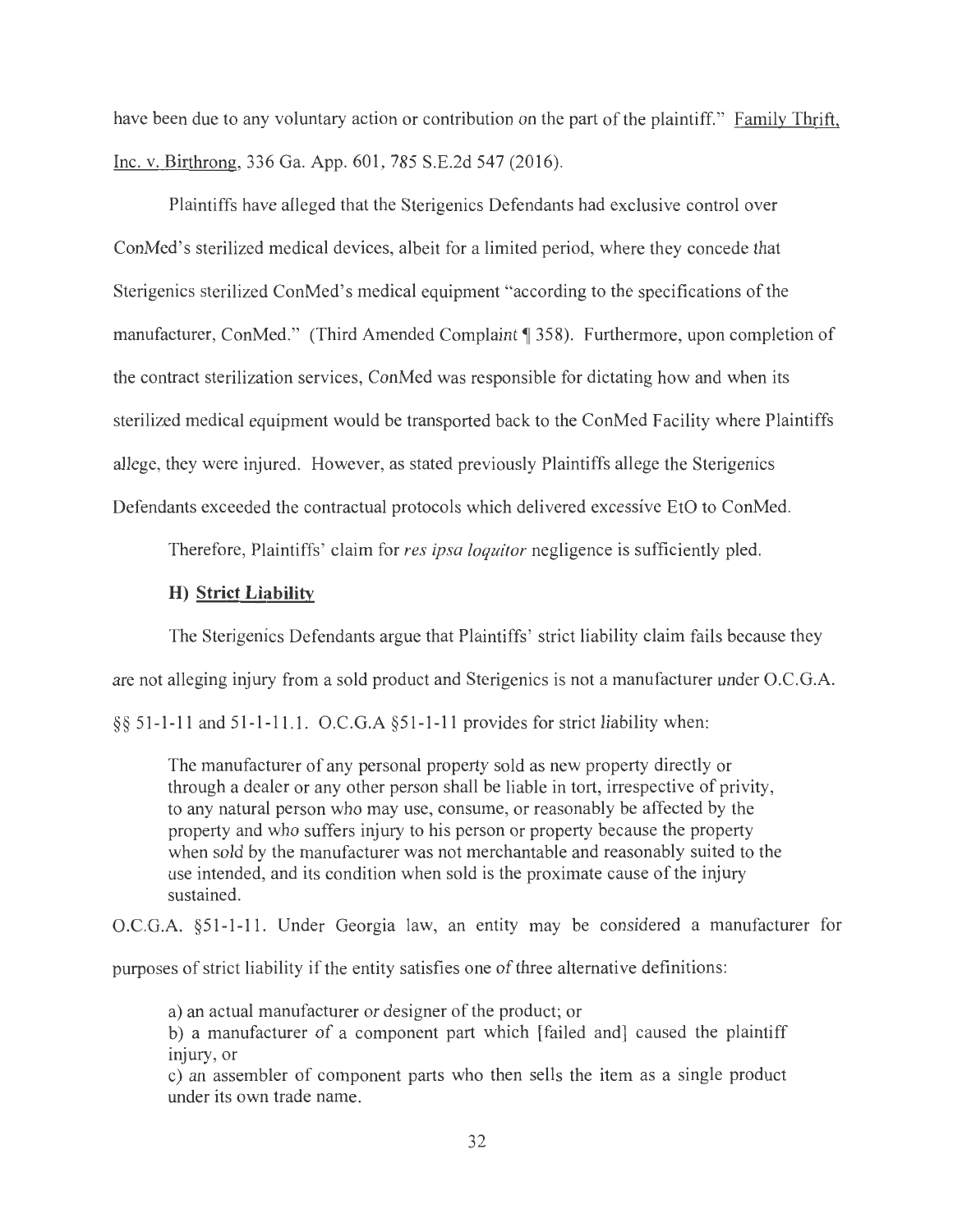Morgan v. Mar-Bel, Inc., 614 F.Supp. 438, 440 (N.D.Ga. 1985). Plaintiffs have alleged Sterigenics is processor under category b) or c).

Also, Plaintiffs allege they qualify as persons "reasonably affected by the property who suffer injury." Defendants, however, argue that strict liability is precluded because Plaintiffs are alleging injury at their workplace from products their employer ConMed was preparing to distribute, not from a product that was sold or one over which ConMed had yet relinquished control. *See* Monroe v. Savannah Elec. & Power Co., 471 S.E.2d 854, 857 (Ga. 1996).

Plaintiffs are alleging injury at their workplace from products their employer ConMed was preparing to distribute, not from a product that was sold or one over which ConMed had yet relinquished control. Therefore, strict liability does not apply, and Plaintiffs' strict liability claims are **DISMISSED** as to the Sterigenics Defendants.

#### **I) Negligence Per Se**

To establish negligence per se, "it is necessary to examine the purposes of the legislation and decide (1) whether the injured person falls within the class of persons it was intended to protect and (2) whether the harm complained of was the harm it was intended to guard against. " Rockefeller v. Kaiser Foundation Health Plan of Ga., 251 Ga. App. 699, 702 (2001 ).

Sterigenics Defendants allege Plaintiffs have failed to identify any statutory duty owed to them to support a negligence *per se* claim. Plaintiffs allege that they have been injured by violations both of OSHA EtO Standards and the Restatement (Second) of Torts section 389 and these violations caused injury. For the reasons set forth *infra,* the Court finds such claims cannot proceed.

Because Plaintiffs' do not identify any additional statutory duty owed to them by any Sterigenics Defendants their negligence *per* se claim is **DISMISSED** with prejudice.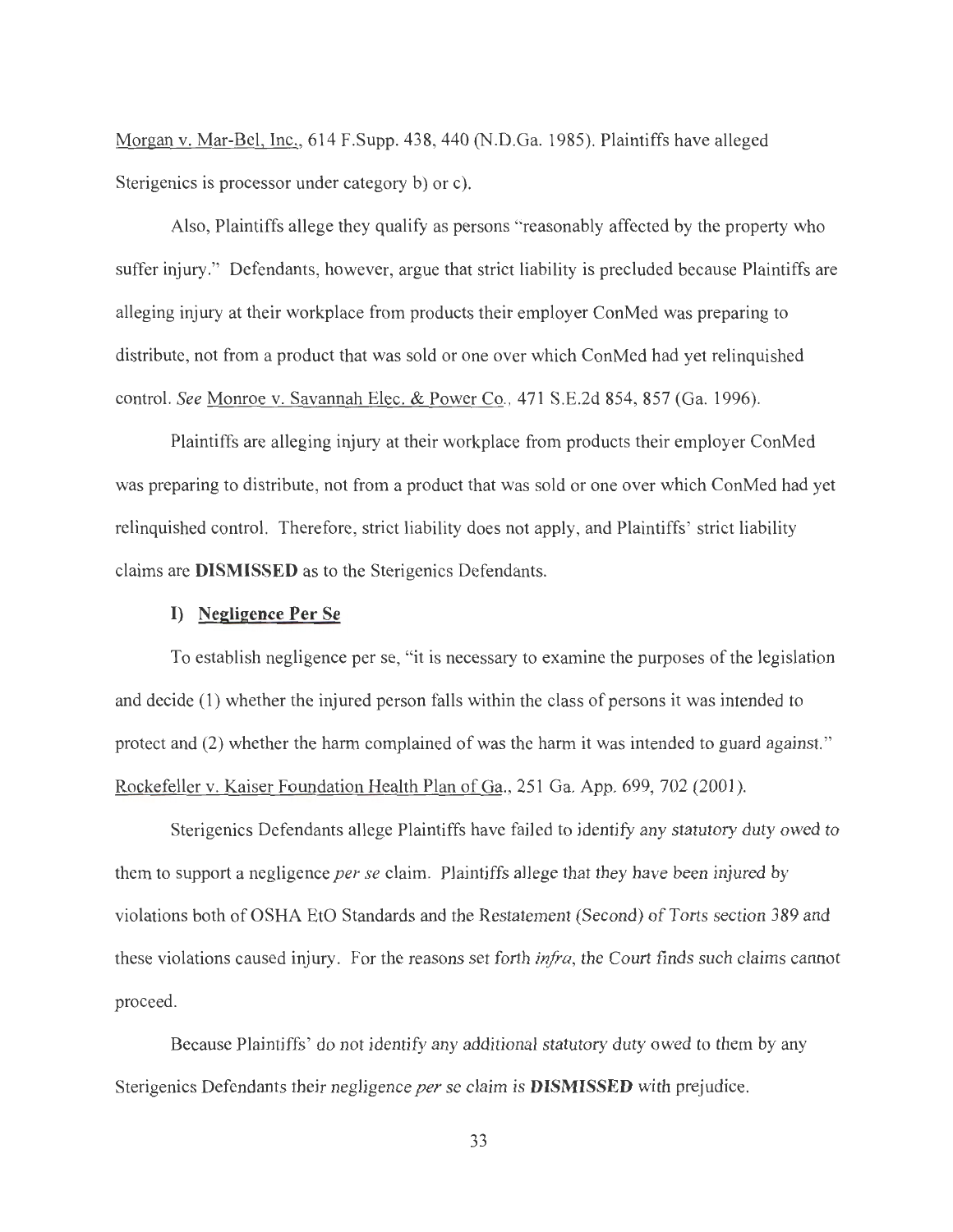#### **J) Punitive Damages and other Derivative Claims**

The Sterigenics Defendants argue that Plaintiffs' punitive damages, negligent hiring, retention, training and supervision, vicarious liability, and wrongful death claims fail because the substantive claims fail. The Court has not dismissed all of Plaintiffs' substantive claims, and, therefore, will not dismiss Plaintiffs' the derivative claims as pled. No additional grounds for dismissal were asserted.

The Parties are directed to meet and confer regarding a proposed Scheduling Order and shall submit a proposed Order within thirty (30) days.

**SO ORDERED,** this  $\left| \frac{3}{2} \right|$  day of  $\sqrt{MN}$ , 2022. DIANA M. SIMMONS, **COBB STATE COURT**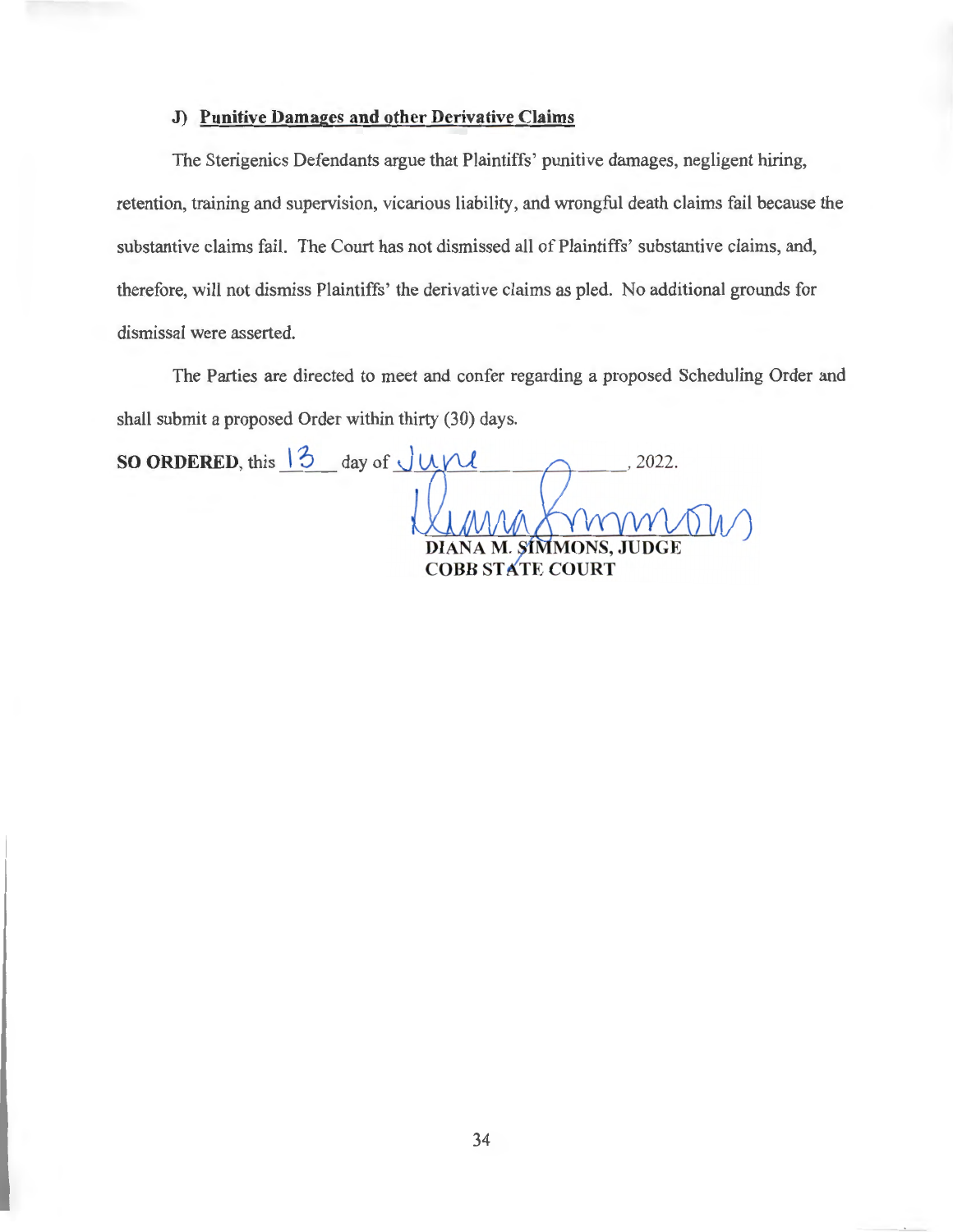## **CERTIFICATE OF SERVICE**

This is to certify that I have this date served copies of the within and foregoing Order by mailing same (through the Cobb County Mail System, and/or through the PeachCourt Electronic Filing Portal) to the parties in this case as follows:

Lori G. Cohen, Esq. Sean P. Jessee, Esq. Sydney Fairchild, Esq. Chelsea Dease, Esq. GREENBERG TRAURIG, LLP Terminus 200 - Suite 2500 3333 Piedmont Road NE Atlanta, Georgia 30305 cohenl@gtlaw.com jessees@gtlaw.com fairchildsy@gtlaw.com deasec@gtlaw.com

Marty Heller Cheryl Pinarchick Corey Goerdt, Esq. I.Micah Dickie, Esq. FISHER PHILLIPS 1075 Peachtree Street, NE, Suite 3500 Atlanta, Georgia 30309 ( 404) 23 1-1400 MHeller@FisherPhillips.com CPinarchick@FisherPhillips.com cgoerdt@fisherphillips.com mdickie@fisherphillips.com

Eric J. Hertz, Esq. Jesse Van Sant, Esq. ERIC J. HERTZ, P.C. 8300 Dunwoody Place, Suite 210 Atlanta, Georgia 30350 hertz@hertz-law.com jesse@hertz-law.com